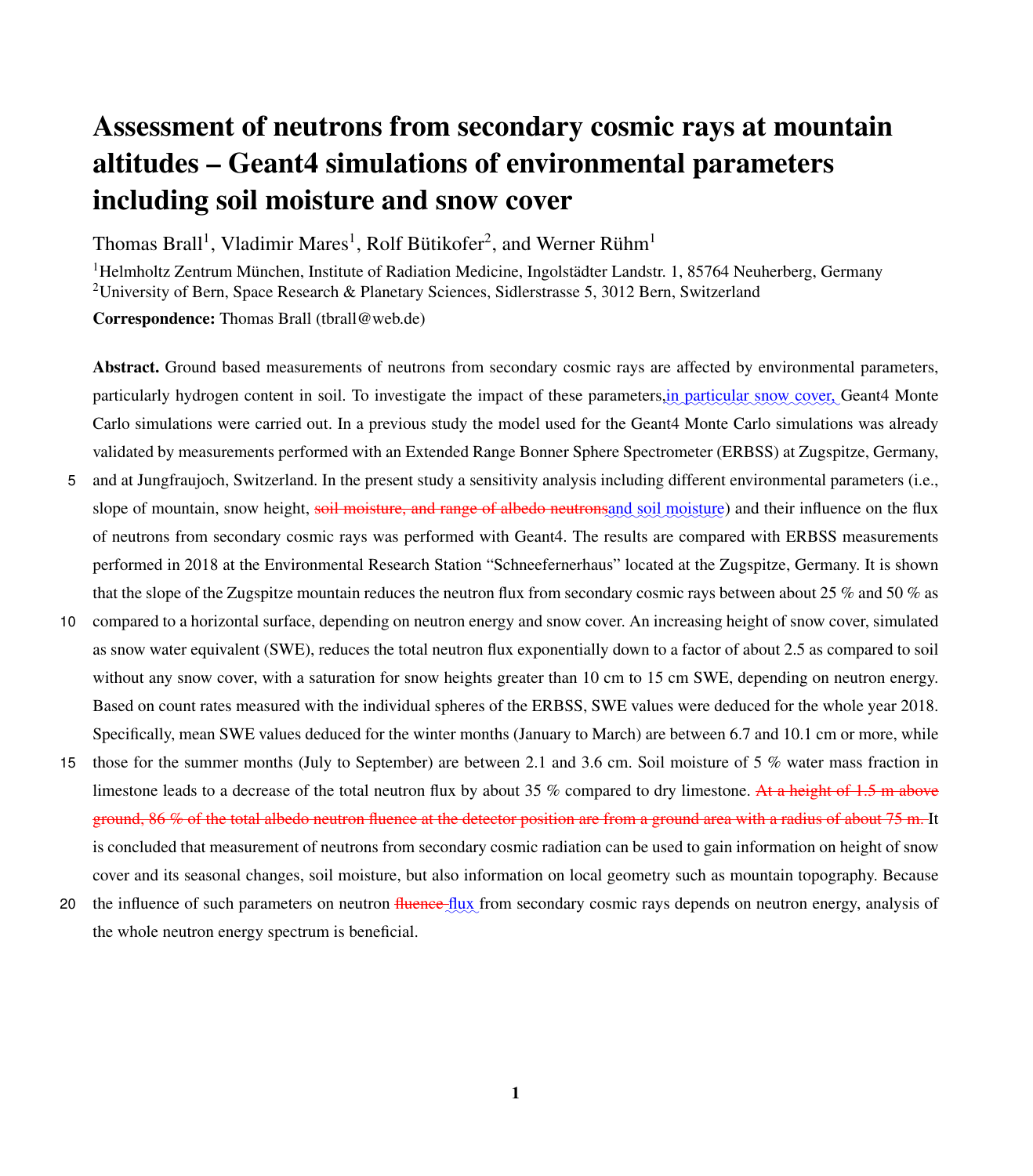# 1 Introduction

Neutrons from secondary cosmic rays (CRs) are always present at the Earth's surface as a component of natural radiation background. These neutrons are produced during cascade reactions in the Earth's atmosphere by primary CRs (mainly pro-

- 25 tons and helium nuclei). When reaching the atmosphere, the CR particles interact with the atoms of the air (basically oxygen and nitrogen atoms) and are continuously slowed down due to ionization. Additionally, they interact with the nuclei of these atoms and new particles like protons, neutrons,  $\pi$  and K mesons are produced characterized by a wide spectrum of energies extending up to several GeV. Fast neutrons of energies below 10 MeV may be evaporated from excited target nuclei. When reaching the ground, the transport of fast neutrons through soil is strongly influenced by the presence of hydrogen,
- 30 which has the ability to rapidly moderate neutrons due to its large elastic scattering cross section and equal mass of projectile and target. Hydrogen at the land surface is mainly in the form of liquid and solid (ice, snow) water. This fact should be taken into account, if spectral <del>fluence rate distributions f</del>lux of neutrons from secondary CRs are measured on the ground level. It has been observed that snow accumulation in the environment of neutron detectors has a significant effect significant effect on the measured neutron flux energy distribution, because it influences the intensity of the ground albedo neutron flux
- 35 (e.<del>g., [Tanskanen, 1968;](#page-19-0) [Eroshenko et al., 2008;](#page-17-0) [Rühm et al., 2012\)](#page-18-0).</del> (e.g., Tanskanen, 1968; [Kodama, 1980;](#page-17-1) Eroshenko et al., 2008; Rühm et al., 2008; Rühm et al., 2008; Rühm et al., 2008; Rühm et al., 2008; Rühm et al. . The influence of soil moisture on neutron flux measurements was already discussed by [Hendrick and Edge](#page-17-2) [\(1966\)](#page-17-2).

It has long been recognized that the measurement of albeo neutrons can be used to detect environmental hydrogen. For example, it has been proposed that albedo neutrons produced by cosmic radiation on the surface of Mars (or Moon) could be used to detect the water content of Martian soil (e.g., [Mitrofanov et al., 2004\)](#page-18-1). Along these lines it has been also proposed to use neu-

- 40 trons from secondary cosmic radiation near the Earth's surface to detect soil moisture [\(Zreda et al., 2012;](#page-19-1) [Andreasen et al., 2017\)](#page-17-3) (Desilets et al., 2010; [Zreda et al., 2012;](#page-19-1) Franz et al., 2013; [Andreasen et al., 2017;](#page-17-3) [Köhli et al., 2021\)](#page-18-2). Specifically, it was shown that detectors measuring thermal and/or epithermal neutrons close to the soil surface provide a signal that depends on soil mois-ture, within a radius in the order of about hundred meters around the detector position <del>[\(Köhli et al., 2015\)](#page-18-3)</del> [\(Desilets and Zreda , 2013;](#page-17-6) [Köhli et al., 2015\)](#page-18-3) exiletion of Zreda , 2013; Köhli et al., 2015) and Zreda , 2013 [.](#page-17-7) A network of such neutron probes has already been installed for example in the US [\(Zreda et al., 2012\)](#page-19-1) and the UK [\(Evans](#page-17-7)
- 45 [et al., 2016\)](#page-17-7). Mobile systems were also proposed [\(Schrön et al., 2018\)](#page-19-2). <u>Detailed Monte Carlo (MC) calculations on neutron</u> flux above ground were carried out by [Sato and Niitab](#page-18-4) (e.g. [2006\)](#page-18-4); [Sato](#page-18-5) (e.g. [2015,](#page-18-5) [2016\)](#page-18-6) with PHITS [\(Sato et al., 2018\)](#page-18-7) and by [Nesterenok](#page-18-8) (e.g. [2013\)](#page-18-8) with Geant4 [\(Agostinelli, 2003\)](#page-17-8).

In the beginning of the 20th century, after the discovery of the cosmic rays in 1912 by Victor Hess [\(Hess, 1912\)](#page-17-9), *inspired* from earlier work of Wulf and Gockel (e.g., [Wulf, 1909,](#page-19-3) [1910;](#page-19-4) [Gockel, 1911\)](#page-17-10), mainly ionization chambers were used to mea-

- 50 sure the intensity of the cosmic rays. In the 1950's the neutron monitor (NM), developed by Simpson (Meyer and Simpson, 1955), [\(Simpson et al., 1953\)](#page-19-5), was considered as the best ground-based detector capable to record variations of primary CR intensity. Since the late 1950's, a global NM network [http://www.nmdb.eu] was built to record long- and short-term changes of the CR intensity at ground level. NMs are sensitive to secondary particles produced in atmospheric cascades (mainly secondary neutrons) from primary CRs. They use the neutron-induced nuclear reactions  $((n,2n), (n,3n))$  in lead included in their
- 55 structure to multiply the number of secondary neutrons, which are then moderated to thermal energies and finally detected in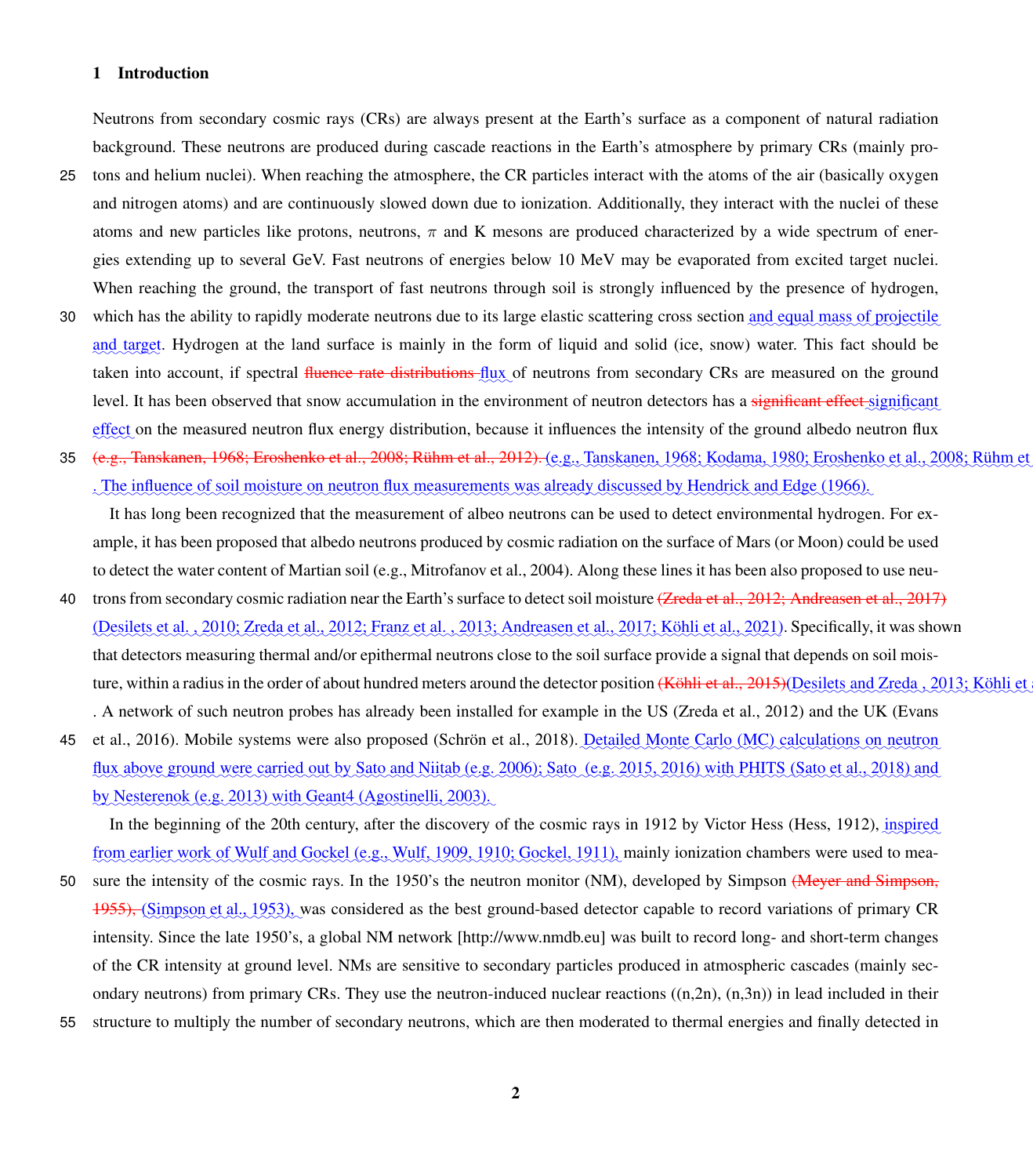the proportional counter tubes filled with  ${}^{10}BF_3$  (or  ${}^{3}He$ ) gas through the detection of charged particles produced for example by the  ${}^{10}B(n,\alpha)^7Li$  (or  ${}^{3}He(n,p){}^{3}H$ ) reaction. This neutron multiplication technique increases significantly the counting rate of NMs and improves its statistical accuracy. Because the number of produced secondary neutrons is almost independent on the energy of the incident neutron, a single NM cannot be used as a neutron spectrometer. If the neutron fluence flux is required as

60 a function of neutron energy in the range from thermal energies up to several GeV, an Extended-Range Bonner Sphere Spectrometer (ERBSS) has to be used [\(Schraube et al., 1997;](#page-18-9) [Mares and Schraube, 1998\)](#page-18-10), which is based on the initial standard Bonner sphere spectrometer (BSS) [\(Bramblett et al., 1960\)](#page-17-11).

The effect of hydrogen in snow on the flux spectra of secondary neutrons from CRs at ground level has recently been demonstrated by measurements at mountain altitude at the Environmental Research Station (UFS) "Schneefernerhaus" located

- 65 at the Zugspitze mountain, Germany, and at sea level at the Koldewey station on Spitsbergen [\(Rühm et al., 2012\)](#page-18-0). Specifically, it was shown that the fluence flux of thermal and epithermal neutrons change by a factor of two between summer and winter season, at the UFS, while they change by about 50% at Spitsbergen. Seasonal changes in <del>fluence rate flux</del> of MeV neutrons were roughly a factor of two smaller, at both locations, while the <del>fluence rate fl</del>ux of 100 MeV neutrons did not change much at both locations. These changes were qualitatively attributed to the presence of snow during winter times and the absence of 70 snowduring summer times, but a quantitative evaluation of such an effect is still missing.
	- In this paper, detailed Monte Carlo (MC) simulations are described which allow quantification of the influence of environmental parameters such as snow cover and soil **humidity** moisture on the energy spectrum of secondary CR neutrons. In a previous paper, first simulations were validated by means of experimental spectrometry using the ERBSS on the UFS, and at Jungfraujoch, Switzerland, performed during winter and summer seasons, respectively [\(Brall et al., 2021\)](#page-17-12). While there was
- 75 overall agreement (within about 35%) between measured and simulated neutron <del>fluences flux</del> for energies above about 20 MeV, the comparison of measured and simulated neutron flux spectra below 20 MeV was limited by the unknown hydrogen content in the environment close to the measurement locations. In the study described in the present paper, sensitivity analyses were carried out to investigate the influence of environmental parameters on simulated neutron flux spectra, with emphasis on the energy range between thermal and MeV energies. Specifically, it was investigated whether variations in height of snow cover
- 80 and soil *humidity* moisture in the environment of the measurement locations can improve the agreement between measurement and simulation at neutron energies below 20 MeV.

# 2 Materials and Methods

# 2.1 Monte Carlo Simulations

#### 2.1.1 Overall Procedure

85 In a previous paper [\(Brall et al., 2021\)](#page-17-12), MC simulations using the Geant4 toolkit were used to assess the albedo neutron flux for two locations at mountain altitudes, one at the UFS on the Zugspitze mountain, Germany, the other at the High Altitude Research Station Jungfraujoch, Switzerland. While the station at the Jungfraujoch is located at an altitude of 3,582 m a.s.l. on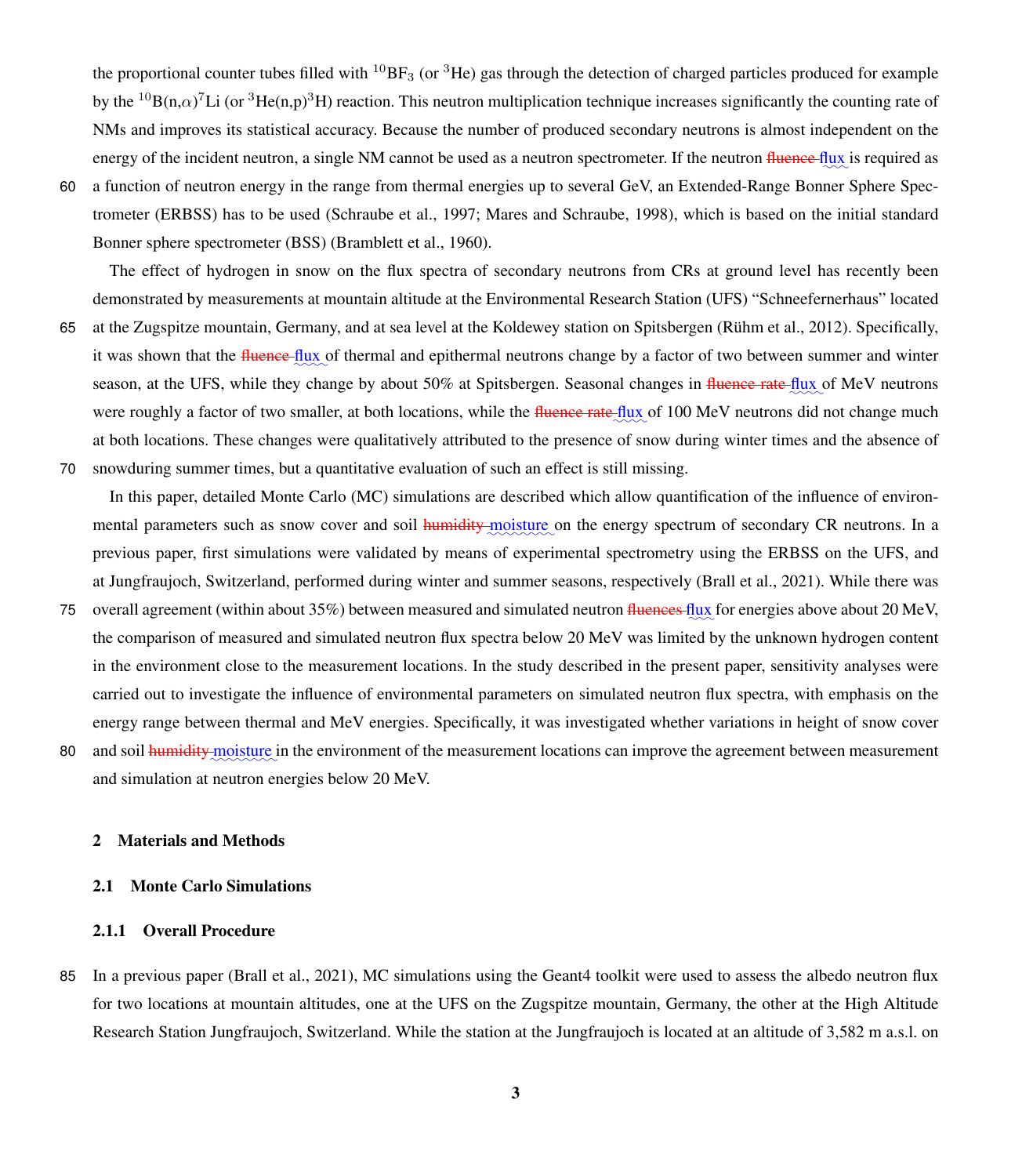the top of a steep hill named "Sphinx", the station at the Zugspitze mountain is located on the southern slope of the Zugspitze mountain at an altitude of 2,660 m a.s.l.. The GEANT simulations described in [Brall et al.](#page-17-12) [\(2021\)](#page-17-12) were done including three

- 90 different physics lists "OGSP\_BERT\_HP", "OGSP\_BIC\_HP", and "Shielding", which are all reference physics lists of the Geant4 toolkit [\(Geant4 Collaboration, 2017\)](#page-17-13). For the present paper, these three physics lists were also used. Because the results of the simulations do not show any substantial differences between the physics lists, however, all results are presented and discussed here as obtained using the QGSP\_BERT\_HP (Bertini) physics list.
- In order to reduce CPU computation time, the simulations were performed in a two-step process. In the first step, the 95 primary CR particles were started at an altitude of 100 km and propagated down to a selected altitude. There the momenta of all secondary particles were scored in a pre-defined boundary surface. To avoid that secondary particles in the simulation are backscattered from the volume below the scoring region and then double counted in the scorer, vacuum has been assumed instead of air below the scoring surface (for details please see Fig. 3 in [Brall et al.](#page-17-12) [\(2021\)](#page-17-12)). In the second step, the particles scored were then used as source particles and further propagated, to investigate the influence of local environmental parameters
- 100 on neutron flux spectra at ground level. The number of primary particles was chosen such that the statistical uncertainties of the scored neutrons was less than 3 % for total neutron flux (and less than 6 % per energy region of interest).

# 2.1.2 Simulation Geometries

The geometry implemented in the Geant4 toolkit to simulate neutrons from secondary CR at mountain altitudes is described in detail in [Brall et al.](#page-17-12) [\(2021\)](#page-17-12). Briefly, the primary radiation source includes protons and alpha particles from primary CR

- 105 impinging on the top of the atmosphere [\(Burger et al., 2000;](#page-17-14) [Usoskin et al., 2005\)](#page-19-6). The parameters of the Earth's atmosphere and its elemental composition are implemented according to the US Standard Atmosphere 1976 [COESA 1976]. For the present study, a horizontal flat soil disk was used to investigate the influence of environmental parameters such as height of snow cover and soil moisture. A layer of limestone (CaCO<sub>3</sub>) with a thickness of 10 m and a density of 2.7 g/cm<sup>3</sup> was chosen as soil material, because limestone is typical for the rock material in the investigated alpine region of the Zugspitze mountain.
- 110 a) Height of snow cover on dry limestone

As a boundary surface in the first step of the simulation, a disc with a radius of 1,000 m is chosen at an altitude of 2,700 m as the source. The radius of the soil is 20 km. The scorer is at an altitude of 2,651.5 m, i.e., 1.5 m above the soil level, and consists of a disc with a radius of 500 m. On top of the soil, layers of water with various thickness are placed (1, 2, 5, 10, 12.5, 20, and 50 cm snow water equivalent (SWE)) roughly simulating a snow layer with a thickness between 0 cm and 200 cm (Fig. [1\)](#page-4-0).

115 [I](#page-17-15)n all simulations, a snow density of  $250 \text{ kg/m}^3$  was assumed which had been measured in the vicinity of the UFS [\(Hürkamp](#page-17-15) [et al., 2019\)](#page-17-15). Note that typically, snow densities range from 50 kg/m<sup>3</sup> (New Snow) to 800 kg/m<sup>3</sup> (Very wet snow and firn) [\(Cuffey and Paterson, 2010\)](#page-17-16).

b) Soil moisture

In order to investigate the influence of soil moisture on neutron flux spectra of secondary CRs, water was added in the limestone

120 in various mass fractions (0, 0.5, 1, 2, and 5 %). Such simulations were performed without any snow cover (i.e., 0 cm SWE) and with a snow cover (i.e., 5 cm SWE) (Fig. [1\)](#page-4-0).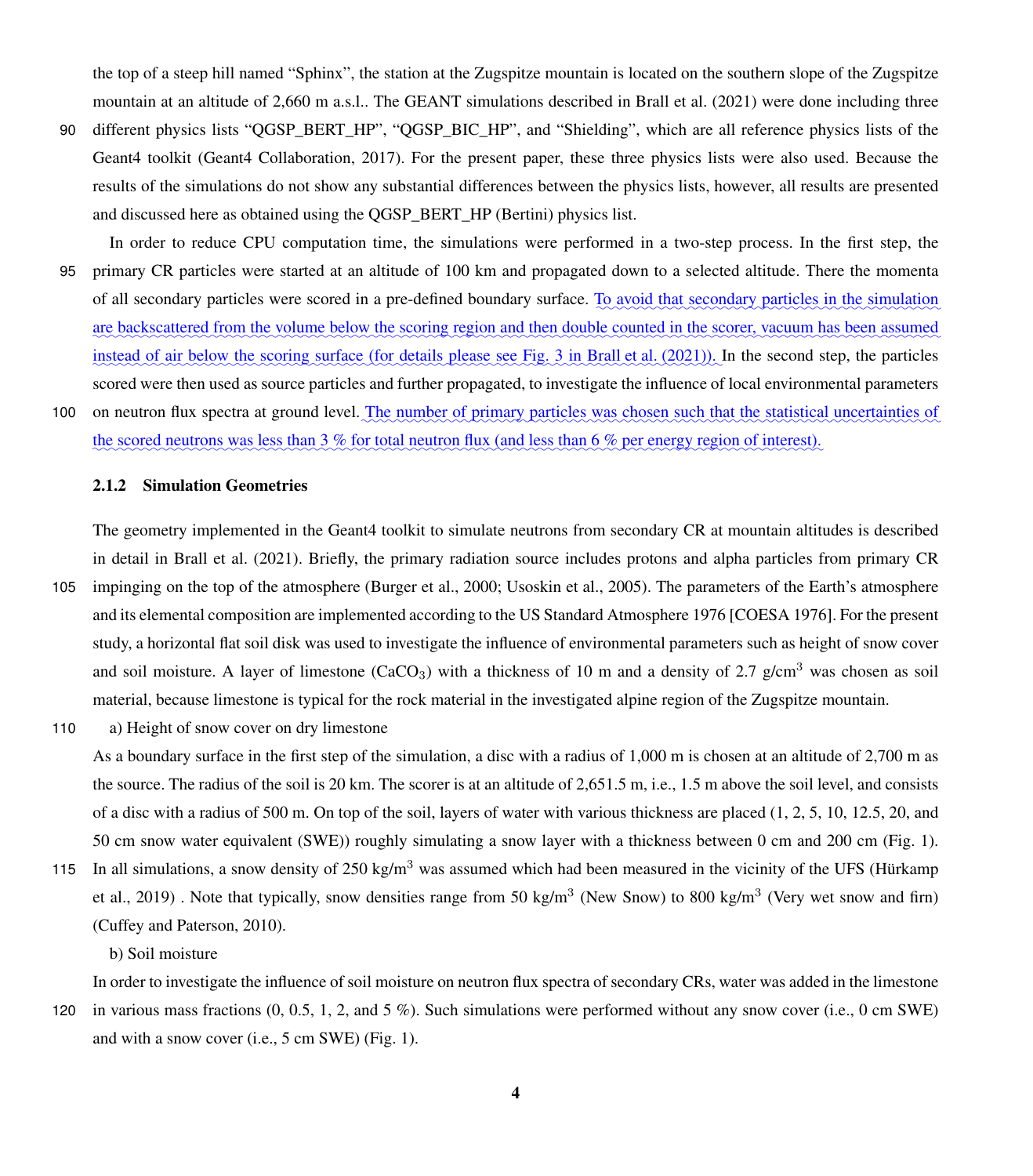<span id="page-4-0"></span>

Figure 1. Geometry implemented in Geant4 to evaluate the effect of water layers of different heights above the limestone

c) Effect contribution of albedo neutrons as a function of distance In order to investigate from which distance albedo neutrons contribute to the neutron energy spectrum at a given location (i.e., at detector position), a scorer with a radius of 5 m was placed 1.5 m above the limestone soil including 40 cm of snow on top (simulated with water of 250 kg/m<sup>3</sup> density, 10 cm SWE). For 125 this study, the soil was comprised of a 10 m thick disk with various radii (0, 5, 10, 15, 20, 30, 40, 50, 60, 70, 80, 90, 120, 150 m). Outside the disk vacuum was assumed. The source was assumed at an altitude of 2,700 m with a radius of 320 m (Fig. ??). Geometry implemented in Geant4 to evaluate the effect of the size of the snow layer area on the albedo neutron flux at the

scorer location.

## 2.2 Measurement of neutrons from secondary cosmic radiation

- 130 At the Zugspitze mountain, Germany, the neutron flux spectra from secondary CRs was measured using an ERBSS. The [s](#page-18-12)pectrometer is described in detail in [\(Schraube et al., 1997;](#page-18-9) [Mares and Schraube, 1998;](#page-18-10) [Leuthold et al., 2007;](#page-18-11) [Rühm et](#page-18-12) [al., 2008;](#page-18-12) [Mares et al., 2020;](#page-18-13) [Brall et al., 2020,](#page-17-17) [2021\)](#page-17-12). Briefly, 16 <sup>3</sup>He proportional counters were simultaneously used to detect thermalized neutrons. Thermalisation was achieved by covering the counters with polyethylene (PE) spheres of various thicknesses (except for one proportional counter which was not covered by any PE, to detect environmental neutrons already
- 135 thermalized). The response functions for the various counters were calculated for the energy range from meV up to GeV with MC simulations [\(Mares et al., 1991;](#page-18-14) [Mares and Schraube, 1998\)](#page-18-10). Count rates of the proportional counters together with their response functions were finally unfolded to obtain flux distributions as a function of neutron energy at the spectrometer positions.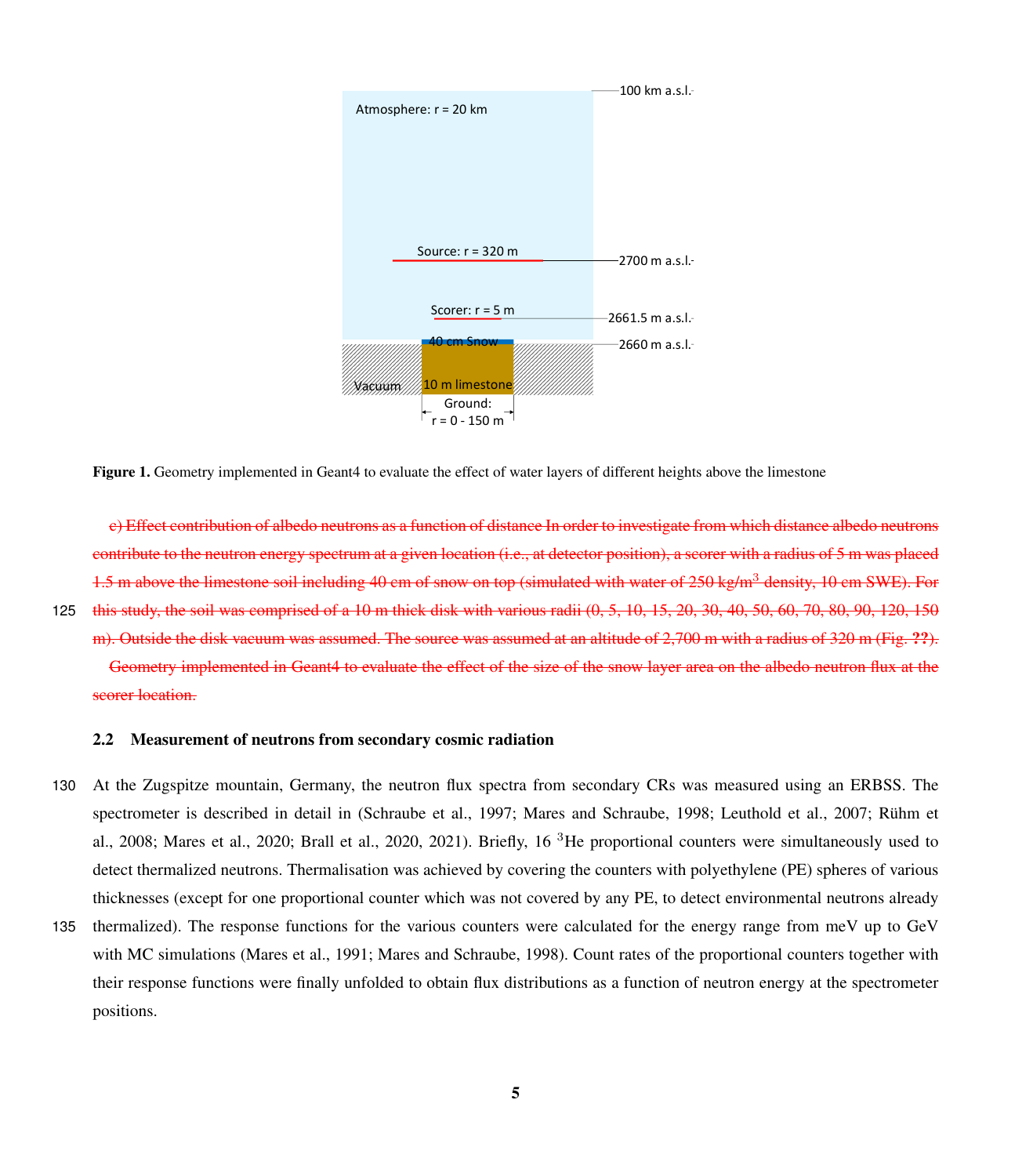# 3 Results and Discussion

# 140 **3.1** Influence of Environmental ParametersDifference between horizontal and slanted soil

#### 3.1.1 Difference between horizontal and slanted soil

In a previous paper [\(Brall et al., 2021\)](#page-17-12), results of measurements of neutron flux spectra at the slope of the Zugspitze mountain are presented. In this work, simulations of the neutron flux spectra for the measurement location were done using a similar approach as was used for the present study. Consequently, the neutron flux spectra simulated in the previous paper for a slant

145 angle of 45° [\(Brall et al., 2021\)](#page-17-12) could be compared with those obtained in the present study using horizontal ground. This was done for both dry limestone without snow cover, and dry limestone with a cover of 50 cm of snow corresponding to 12.5 cm SWE.

Table [1](#page-5-0) shows the ratio of the fluence flux between horizontal geometry and slanted geometry, for four energy regions (thermal:  $E\ll 0.4$  eV; epithermal:  $0.4$  eV  $\leq E\ll 100$  keV; evaporation:  $100$  keV  $\leq E\ll 20$  MeV; cascade:  $E\ll 20$ 

150 MeV). Table [1](#page-5-0) demonstrates that for the horizontal geometry, the fluence-flux of high-energy cascade neutrons  $(E - E \ge 20$ MeV) is higher by some 25% as compared to slanted soil, probably due to the fact that part of the  $2\pi$  geometry of the sky (i.e., upper half sphere) is shielded by the slanted surface. In contrast, for lower-energy neutrons, and in particular for thermal and epithermal neutrons, this effect increases by about 50%. This can be explained by the mainly downward direction of cascade neutrons, while the lower-energy neutron flux is more isotropically distributed. This effect is roughly similar whether or not an

<span id="page-5-0"></span>155 additional water layer on top of the ground is considered. The corresponding neutron flux spectra are shown in Fig. [2.](#page-6-0)

| Snow Water Equivalent (SWE)                                  | 0cm             | $12.5 \text{ cm}$ |
|--------------------------------------------------------------|-----------------|-------------------|
| Total                                                        | $1.44 \pm 0.04$ | $1.34 \pm 0.05$   |
| Thermal $(EE< 0.4$ eV)                                       | $1.49 \pm 0.11$ | $1.36 \pm 0.08$   |
| Epithermal (0.4 eV $\leq \frac{E}{E} \leq 100 \text{ keV}$ ) | $1.52 \pm 0.06$ | $1.46 \pm 0.09$   |
| Evaporation (100 keV $\leq \frac{E}{E} \leq 20$ MeV)         | $1.40 \pm 0.05$ | $1.38 \pm 0.06$   |
| Cascade ( $E/E \ge 20$ MeV)                                  | $1.25 \pm 0.05$ | $1.23 \pm 0.05$   |

Table 1. Ratio of neutron fluence flux for horizontal geometry to that for slanted geometry (slant angle 45°); thermal: E < 0.4 eV; epithermal:  $0.4 \text{ eV} \leq E < 100 \text{ keV}$ ; evaporation:  $100 \text{ keV} \leq E < 20 \text{ MeV}$ ; cascade:  $E \geq 20 \text{ MeV}$ , with one-sigma standard deviation of the Monte Marlo ✿✿✿✿✿✿✿✿ calculation.

# 3.1.1 Influence of snow height on neutron flux spectra

# **Simulations**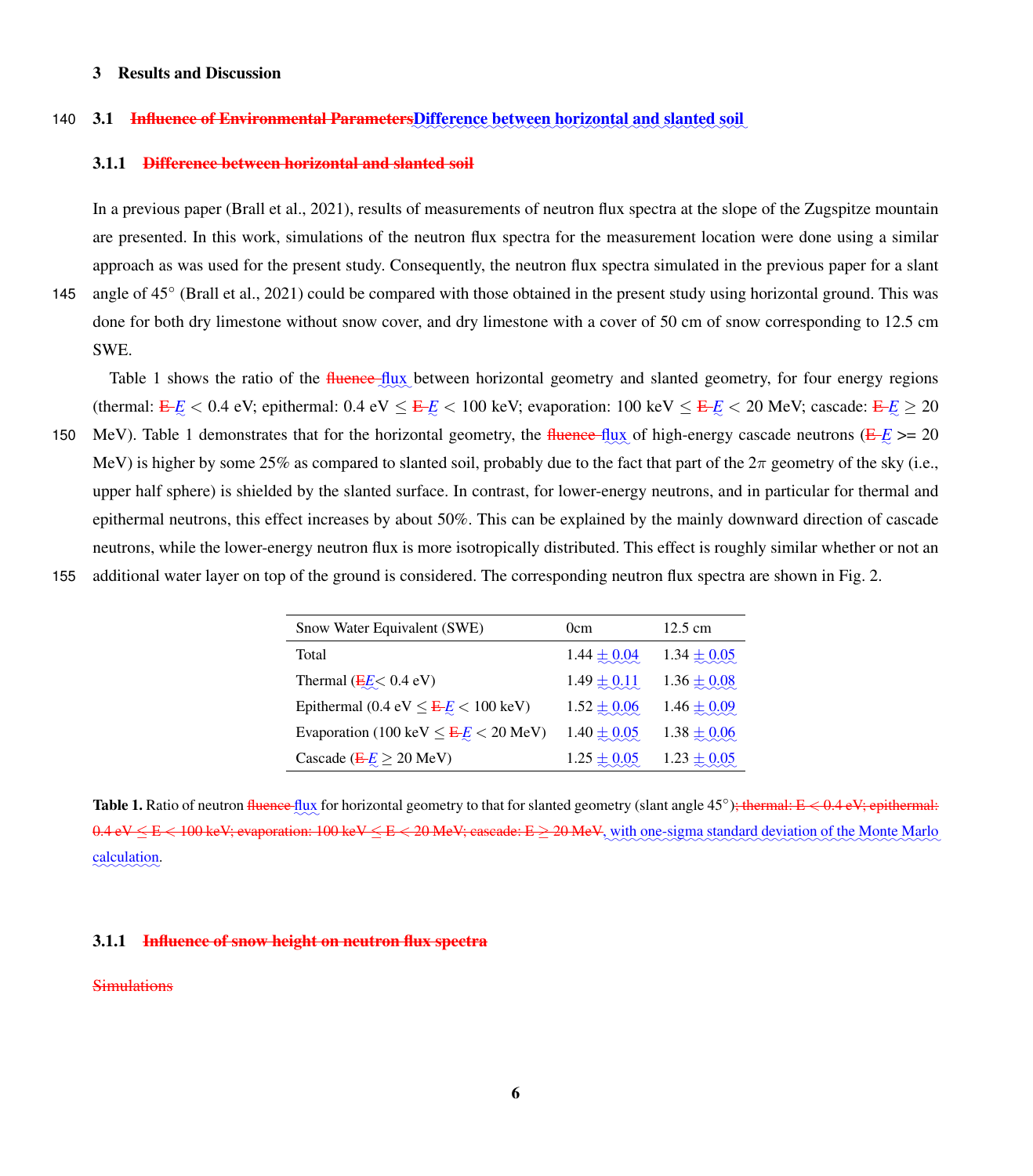<span id="page-6-0"></span>

Figure 2. Top: Neutron flux spectra for horizontal (red) and slanted soil (blue). With 50 cm snow layer (corresponding to 12.5 cm SWE) (solid line) and without snow (dashed line).

# 3.2 Influence of snow height on neutron flux spectra

- As already mentioned earlier, seasonal changes in the neutron flux spectra had been measured at the UFS [\(Rühm et al., 2012\)](#page-18-0). 160 In order to interpret the results of these measurements, the influence of snow height on the neutron flux spectrum was simulated in the horizontal geometry, and the results are shown in Fig. [3.](#page-7-0) In Fig. [4,](#page-7-1) the corresponding total flux and the flux for the four energy regions (thermal: <del>E </del>*E* < 0.4 eV; epithermal: 0.4 eV ≤ <del>E </del>*E* < 100 keV; evaporation: 100 keV ≤ <del>E </del>*E* < 20 MeV; cascade:  $E/E \ge 20$  MeV) are shown as a function of the thickness of a water layer covering the ground.
- For thermal neutrons, the *fluence rate* flux increases with increasing thickness of the water layer up to a thickness of about 165 3 cm, due to thermalization of higher-energy neutrons by the hydrogen in water. Beyond a thickness of about 3 cm, the neutron flux decreases again, due to absorption of neutrons backscattered from soil by the overlying water layer. In contrast, neutrons with higher than thermal energies do not show such an initial increase with increasing water thickness, but decrease from the beginning almost exponentially with increasing water thickness, due to neutron moderation (Fig. [4\)](#page-7-1). This decrease is most prominent for epithermal neutrons, followed by evaporation neutrons. In contrast, for high-energy cascade neutrons, this
- 170 decrease is small and amounts only to about a few percent, probably because only few of these neutrons are backscattered by the soil and get absorbed or moderated by the overlying water layer. Interestingly, for any of the investigated energy regions, the neutron flux saturates at about 20 cm thickness of water layer (Fig. [3](#page-7-0) and Fig. [4\)](#page-7-1) and changes only little for greater water thickness. This means that the neutron energy spectrum does not change its shape substantially for water thicknesses greater than about 20 cm (corresponding to snow heights greater than about 60-80 cm, depending on snow density).
- 175 Based on Fig. [5](#page-8-0) the mean minimum and maximum values of the neutron flux in winter (Jan March and December 2018) and summer (Jul – Oct 2018) were calculated and, as a measure of the amplitude of the observed changes, the difference between maximum and minimum values was divided by 2. For the four investigated energy regions, the results fit reasonably well with those reported in [Rühm et al.](#page-18-0) [\(2012\)](#page-18-0) where the corresponding amplitudes were obtained from a sinus function fitted over a period of 3 years (Table [2\)](#page-8-1).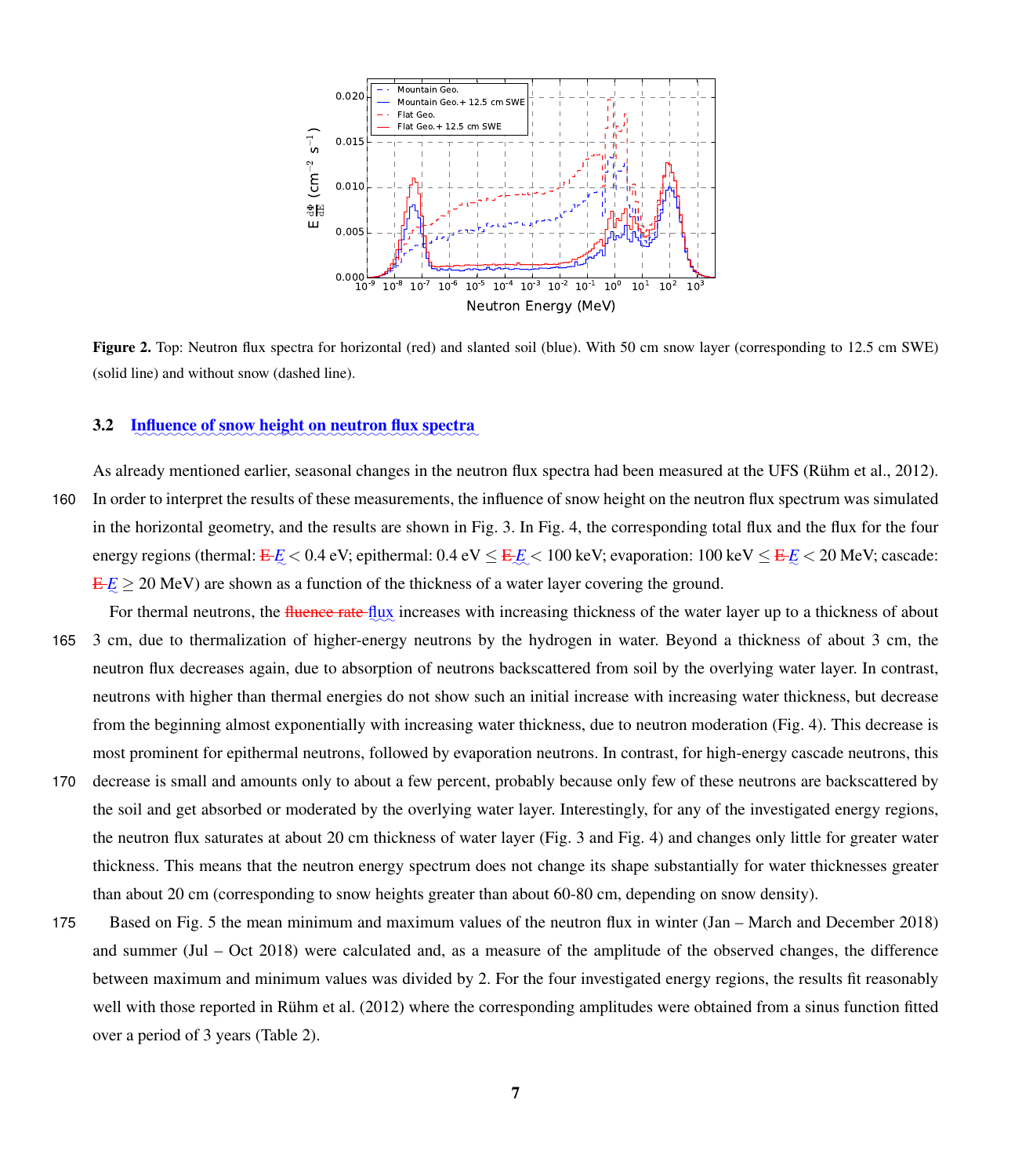<span id="page-7-0"></span>

<span id="page-7-1"></span>Figure 3. Neutron flux spectra simulated with water layers of different heights on ground.



Thickness of Water Layer (cm)

Figure 4. Neutron flux as a function of thickness of water layer on dry limestone soil at 2,661.5 m a.s.l., for horizontal geometry and for different neutron energy ranges (thermal:  $E-E < 0.4$  eV; epithermal:  $0.4$  eV  $\leq E-E < 100$  keV; evaporation:  $100$  keV  $\leq E-E < 20$ MeV; cascade: <del>E</del><sub>∠</sub> ≥ 20 MeV; and total). Solid lines are representing fits of the data points using a function of  $ae^{-bx} + c$  for epithermal, evaporation, and cascade neutrons, and  $axe^{-bx} + c$  for thermal neutrons.

180 Based on the ratios between maxima and minima (1.67  $\pm$  0.03 for thermal, 1.77  $\pm$  0.03 for epithermal, 1.30  $\pm$  0.01 for evaporation neutrons), snow water equivalent values can be estimated for the summer months (July – October 2018) based on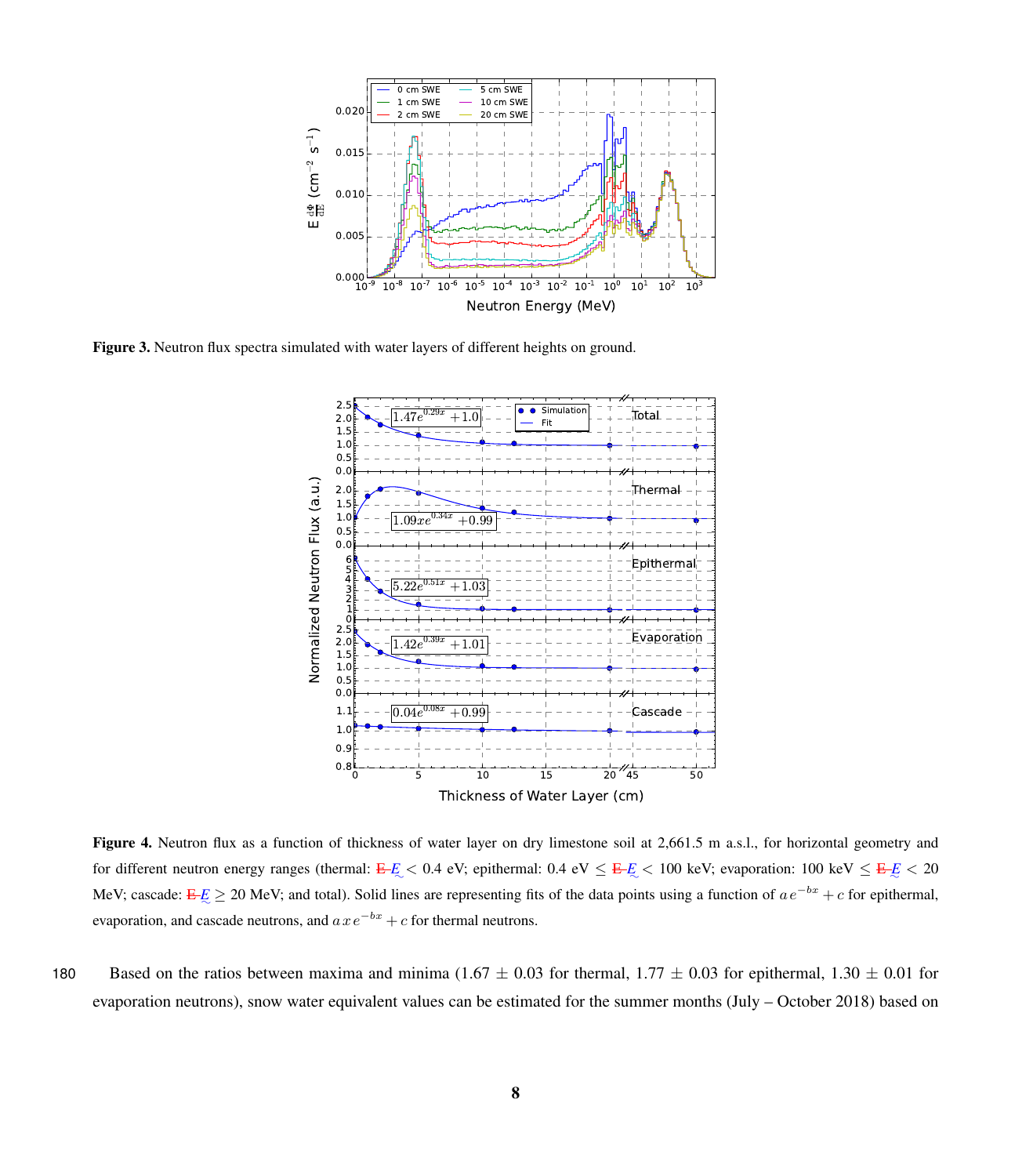<span id="page-8-0"></span>

Figure 5. Monthly averaged neutron flux in 2018 at UFS Zugspitze, deduced from ERBSS neutron flux spectra for 4 energy regions (thermal:  $E_{\rm max} < 0.4$  eV; epithermal:  $0.4$  eV  $\leq$   $E_{\rm max} < 100$  keV; evaporation:  $100$  keV  $\leq$   $E_{\rm max} < 20$  MeV; cascade:  $E_{\rm max} \geq 20$  MeV) normalized to annual mean flux.

<span id="page-8-1"></span>

| mean min           | mean max          | max/min           | $(max-min)/2$     | Amplitude (Rühm et al., 2012) |
|--------------------|-------------------|-------------------|-------------------|-------------------------------|
| $0.75 + 0.02$      | $1.25 + 0.02$     | $1.67 + 0.03$     | $0.25 + 0.01$     | $0.27 + 0.02$                 |
| $0.72 \pm 0.02$    | $1.27 + 0.02$     | $1.77 + 0.03$     | $0.28 + 0.01$     | $0.29 + 0.02$                 |
| $0.87 \pm 0.01$    | $1.13 \pm 0.01$   | $1.30 + 0.010$    | $0.13 + 0.01$     | $0.14 + 0.01$                 |
| $1.0001 \pm 0.002$ | $1.003 \pm 0.007$ | $1.003 \pm 0.007$ | $0.001 \pm 0.004$ | $0.017 + 0.005$               |
|                    |                   |                   |                   |                               |

Table 2. Normalized mean minimum (for Jan-March and Dec 2018) and maximum (for Jul – Oct 2018) neutron flux values (incl. standard deviation) taken from Fig. [5,](#page-8-0) difference of these values divided by 2, and corresponding data taken from [Rühm et al.](#page-18-0) [\(2012\)](#page-18-0).

the fits shown in Fig. [4.](#page-7-1) As a result, for thermal neutrons SWE values of about 1 cm or 6 cm can be deduced. In contrast, for epithermal neutrons an unambiguous SWE value of about 4 cm and for cascade neutrons 6 cm can be deduced.

Because the fluence flux of the cascade neutrons does not change much with season, an analysis similar to that for thermal, 185 epithermal and evaporation neutrons as given above was not considered reasonable for cascade neutrons.

The results obtained for thermal, epithermal and evaporation neutrons suggest (if the neutron flux saturated during the winter months (for SWE values greater than about 15 cm; see Fig. [4\)](#page-7-1)) that during the summer months there was a mean snow water equivalent of about 4-6 cm in the vicinity of the ERBSS.

This analysis already suggests that it is possible to deduce the height of snow cover from analysis of the ERBSS neutron 190 flux spectra. This encouraged us to perform a more detailed analysis, which is based on the pure count rates of the ERBSS proportional counters and which avoids the use of the unfolding process and associated uncertainties. This approach is described below.

Interpretation in terms of thickness of water layer: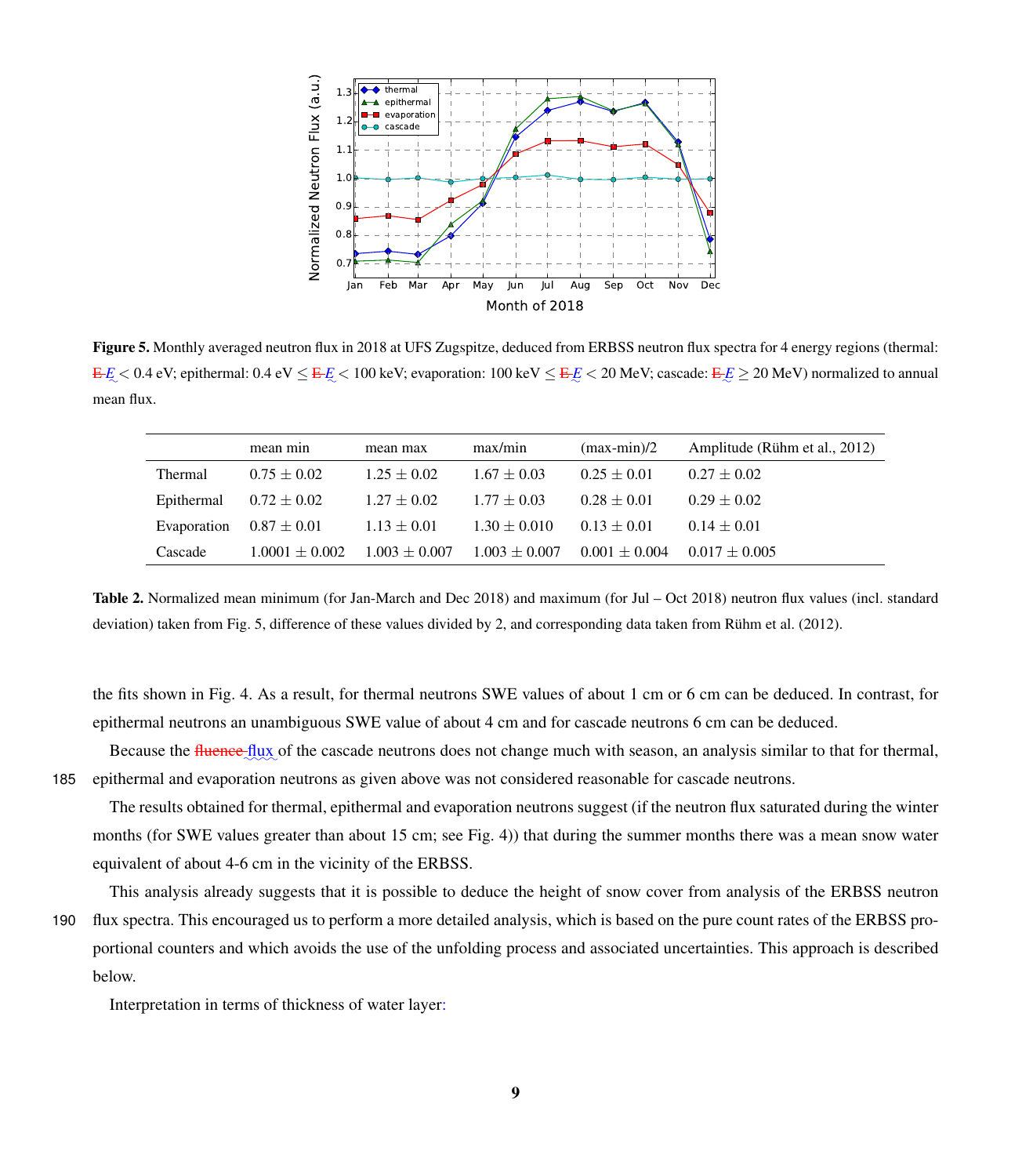- 195 In order to validate these results with experimental data, measurements that had been made at the UFS, which is located at the slanted slope of the Zugspitze mountain at an altitude of 2,660 m a.s.l., were used. Specifically, we used the count rates obtained by the <sup>3</sup>He proportional counters of the ERBSS for the comparison.
- For this purpose, in a first step we used the simulated Geant4 neutron flux spectra obtained for the dry horizontal ground without overlying water layer (see above). Because the measurements had been done on the slanted slope of the Zugspitze 200 mountain (slant angle: 45°), the neutron flux spectra were corrected for the ratio of the simulated spectra of slanted to flat geometry (Table [1\)](#page-5-0). In that way, a simulated neutron energy spectrum for the slanted slope was constructed. This spectrum was then folded with the response functions of the 18 proportional counters of the ERBSS, to calculate the count rates of the <sup>3</sup>He proportional counters of the ERBSS. In other words, these count rates would be the count rates expected from an ERBSS based on the Geant4 simulations, for a slanted slope and ideal dry conditions (i.e., no water in soil, no water on top of the 205 soil, and no water in all the structures surrounding the ERBSS (e.g., building material, water pipes, etc.)). This procedure was also applied to the Geant4 neutron flux spectra simulated in the present work for dry ground with overlying water layers with various thickness. That is, the count rates were again calculated (by folding with the corresponding response functions) that are expected for an ERBSS located on a slanted slope including overlying water layers with various thickness. In a second step, these count rates were plotted as a function of water layer thickness, for each of the involved proportional counters, and fitted 210 with the function  $ae^{-bx}+c$  or  $axe^{-bx}+c$  for the bare detector, where x is the thickness of the corresponding water layer. The result is shown in Fig. [6](#page-9-0) , and the corresponding fit parameters are listed in Table [3.](#page-10-0)

<span id="page-9-0"></span>

Figure 6. Count rates calculated for a solar modulation of 420 MV, for the <sup>3</sup>He proportional counters of the used Extended-Range Bonner Sphere Spectrometer (ERBSS), based on simulated Geant4 neutron flux spectra and response functions of the ERBSS. Solid lines are the fit of the data points to  $ae^{-bx} + c$  or  $axe^{-bx} + c$  for the bare detector.

The daily ERBSS count rates actually measured in 2018 at UFS are shown in Fig. [7.](#page-11-0) These count rates were used to calculate, for every sphere and every day in 2018, the corresponding water thickness using the exponential function and the corresponding parameters from Table [3.](#page-10-0) Fig. [8](#page-12-0) shows these resulting water thicknesses for 2018 at UFS based on the count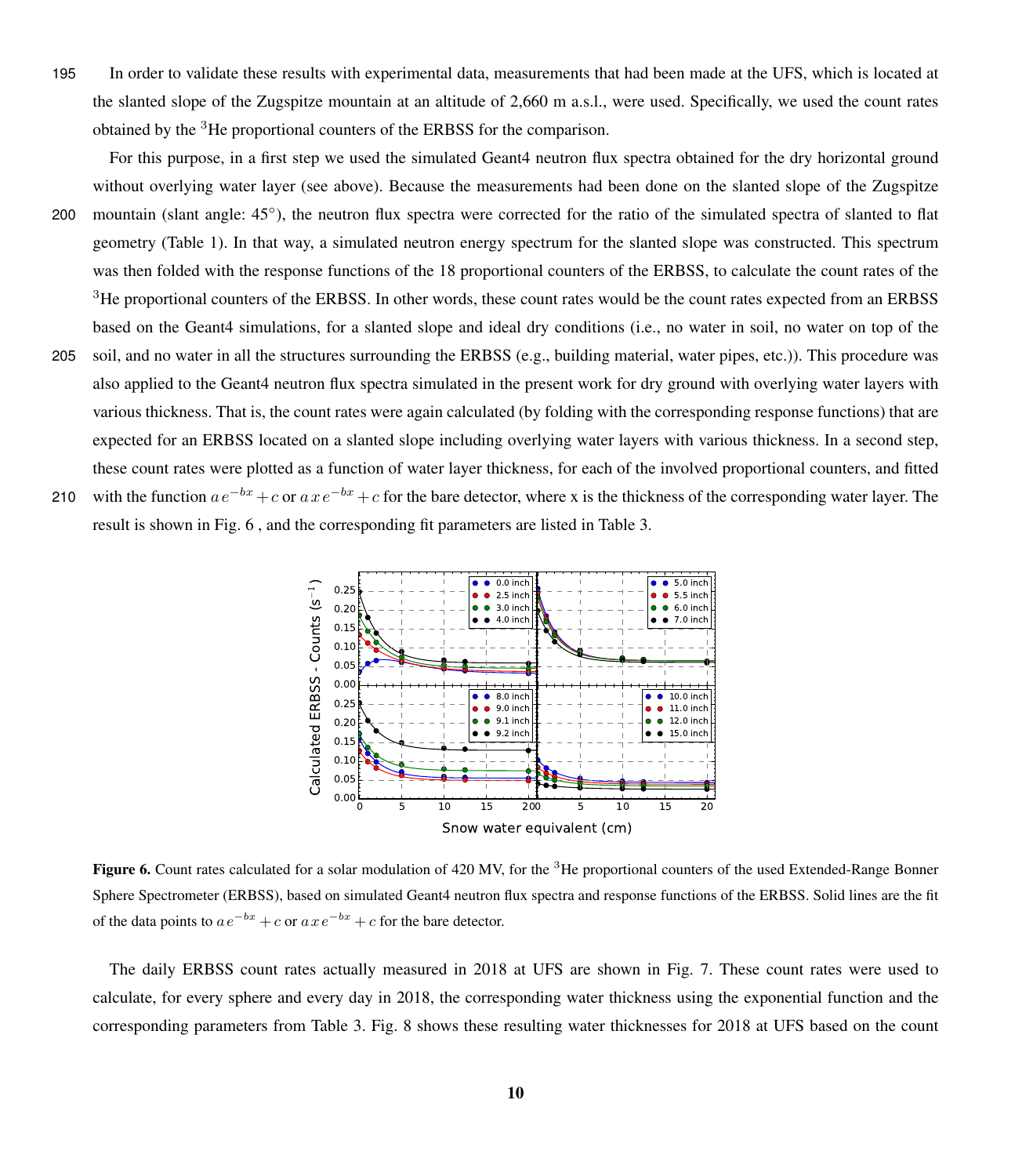<span id="page-10-0"></span>

| Sphere      | a               | b               | $\mathbf c$       |
|-------------|-----------------|-----------------|-------------------|
| <b>Bare</b> | $0.034 + 0.003$ | $0.35 + 0.02$   | $0.032 + 0.001$   |
| 2.5"        | $0.097 + 0.001$ | $0.25 + 0.01$   | $0.036 + 0.001$   |
| 3"          | $0.139 + 0.003$ | $0.33 + 0.02$   | $0.046 + 0.002$   |
| 4"          | $0.186 + 0.005$ | $0.41 + 0.03$   | $0.060 + 0.002$   |
| 5"          | $0.189 + 0.005$ | $0.44 + 0.03$   | $0.065 + 0.002$   |
| 5.5"        | $0.177 + 0.005$ | $0.44 + 0.03$   | $0.066 \pm 0.002$ |
| 6"          | $0.166 + 0.005$ | $0.44 + 0.03$   | $0.066 + 0.002$   |
| 7"          | $0.135 + 0.004$ | $0.43 + 0.03$   | $0.061 + 0.002$   |
| 8"          | $0.103 + 0.003$ | $0.42 + 0.03$   | $0.055 + 0.001$   |
| 9"          | $0.077 + 0.002$ | $0.40 \pm 0.03$ | $0.049 + 0.001$   |
| 9,1"        | $0.096 + 0.003$ | $0.42 \pm 0.03$ | $0.075 + 0.001$   |
| 9.2"        | $0.124 + 0.004$ | $0.42 + 0.03$   | $0.129 + 0.002$   |
| 10"         | $0.058 + 0.002$ | $0.38 + 0.03$   | $0.044 + 0.001$   |
| 11"         | $0.043 + 0.002$ | $0.36 + 0.03$   | $0.039 + 0.001$   |
| 12"         | $0.032 + 0.001$ | $0.34 + 0.03$   | $0.034 + 0.001$   |
| 15"         | $0.014 + 0.001$ | $0.27 + 0.03$   | $0.0256 + 0.0003$ |

**Table 3.** Fit Parameters of the fitted functions ( $ae^{-bx} + c$  or  $axe^{-bx} + c$  for the bare detector) shown as solid lines in Fig. [6.](#page-9-0)

215 rates of the 16 ERBSS counters. Although the larger spheres and those including lead shells are less sensitive to low-energy (thermal, epithermal) neutrons than the smaller spheres, the overall annual count rates show qualitatively similar patterns, also taking into account the involved statistical uncertainites. Corresponding unfolded neutron flux spectra are shown in Fig. [9.](#page-12-1)

From the daily water thickness values for the winter months (January until March) and the summer months (July until September), mean values were then calculated for each sphere (Table [4\)](#page-13-0). For the winter months, all spheres give reasonable 220 results between 6.7 and 10.1 cm SWE. The values from the 9.2" sphere (9" PE sphere with lead shell) and the 11" sphere are considerably lower than the values computed for the other spheres. For the summer months, water thicknesses between 2.1 and 3.6 cm SWE were obtained. Here, the thickness from the bare counter, and the thicknesses from the 2.5", 9,2" and 11" spheres are somewhat lower than the other values. <u>Because we had no detailed information on the type of snow present at the</u> measurement times (density etc.), all simulations were based on SWE values. We note, however, that Schattan (2017, 2019)

have shown that homogeneous and inhomogeneous snow distributions show a different influence on the neutron field. 225

For the summer months when there is no snow at the UFS, the measured values are between 2.7 and 3.6 cm SWE. This can be explained by the simplified assumptions used in the simulations. For example, complete dry limestone was assumed as a ground, and the building of the UFS research station was not considered. Thus, any contribution of the water content in the environment such as the typical 3-10 % water content of concrete, soil moisture and any additional water content in the 230 concrete floor around the detector housing was not could not be considered in the simulations. , due to lack of information.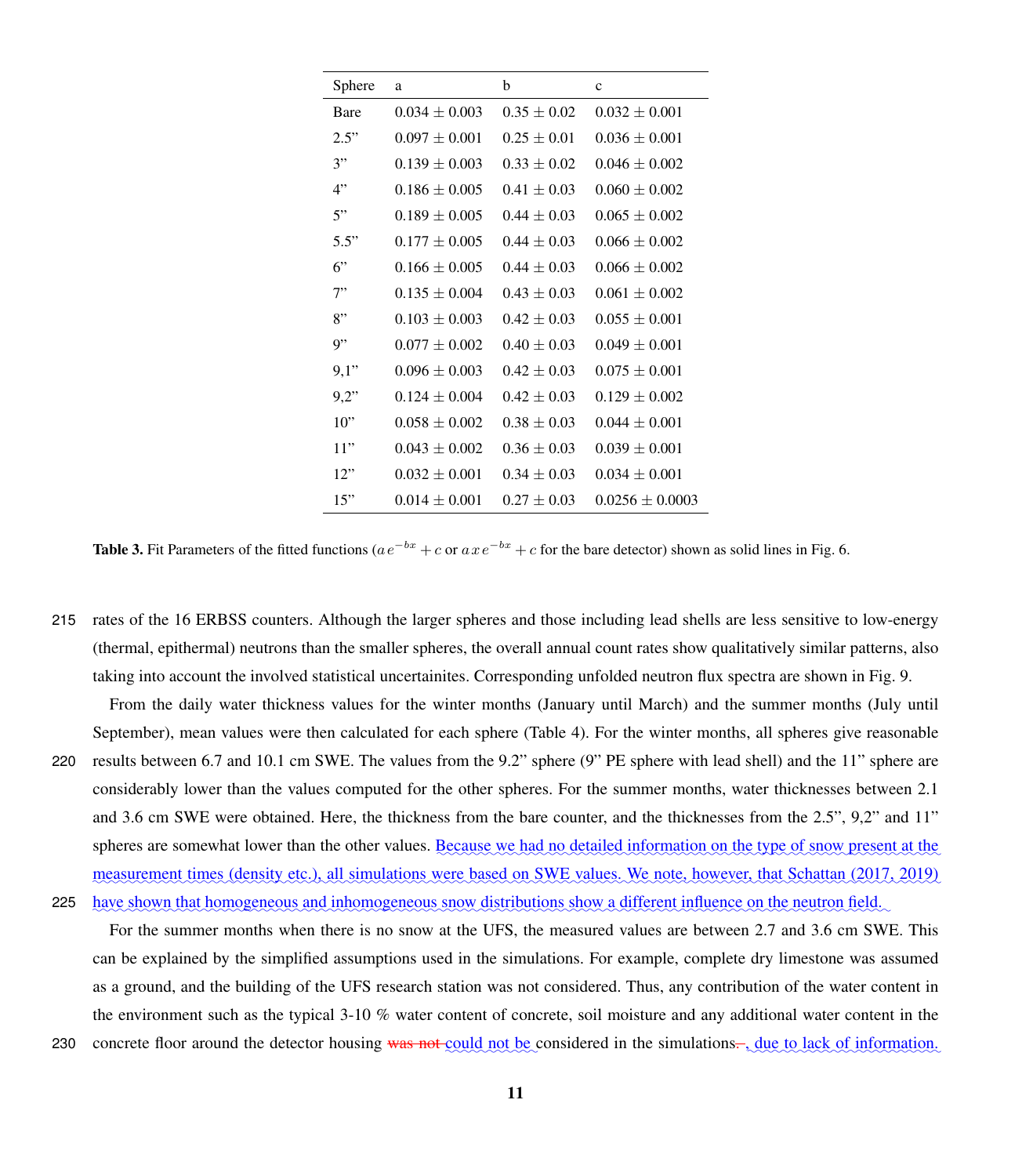Because an experimental verification of the simulated results would be a clue for testing the proposed approach, however, BSS measurements of neutron spectra would be desirable in an environment with a defined and well-known moisture in the relevant environmental compartments. For the winter months it can be seen from Fig. [7](#page-11-0) that the count rates saturate and reach a minimum, corresponding to a maximum thickness of measurable SWE with ERBSS.

235 These results indicate that during the summer months a minimum in SWE is obtained. SWE values can also be measured during the snow melting period in spring and the beginning of the snow fall period in autumn, because these months fall into periods where the count rates of the ERBSS proportional counters change and, thus, the deduced SWE thickness (Fig. [5\)](#page-8-0). In contrast, the count rates of the ERBSS proportional counters saturate during winter times and, thus, SWE thicknesses of more than 10 - 20 cm SWE cannot be determined based on ERBSS data (Fig. [5\)](#page-8-0).

240 We note that the difference in SWE between winter and summer season is in most cases between 4 and 6 cm, see Table [4.](#page-13-0) This fits qualitatively to the results obtained when Fig. [4](#page-7-1) and Table [2](#page-8-1) are discussed (see above). It is also noted that the computations of the SWE based on measured ERBSS data implicitly include any humidity moisture in the environment, for example the water content of the nearby concrete structure of the building and of the soil.

<span id="page-11-0"></span>

Figure 7. Measured daily count rates of the ERBSS proportional counters at UFS in 2018. Note that the count rates of the 9.2" sphere are divided by 2 to fit into the scale.

# 3.2.1 Fluence contribution of albedo neutrons as a function of distance

245 The influence of snow with a thickness corresponding to 10 cm SWE covering the soil around the scorer position at distances is shown in Fig. ??. As mentioned in section 2, the soil and the water layer were assumed as finite discs with radii of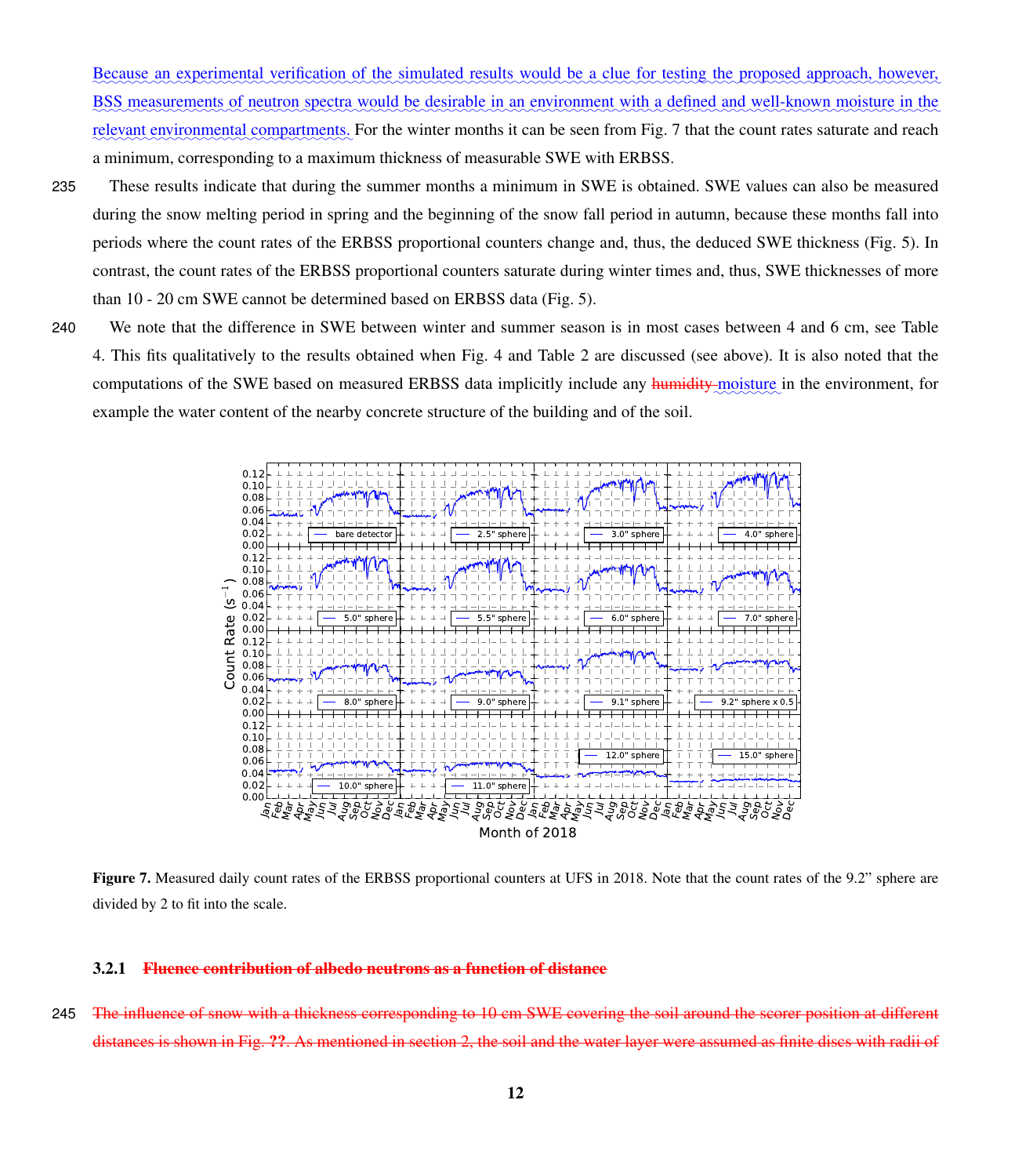<span id="page-12-0"></span>

<span id="page-12-1"></span>Figure 8. Daily calculated SWE in 2018 based on ERBSS count rates measured at UFS, the exponential fits shown in Fig. [6](#page-9-0) and the corresponding fit parameters listed in Table [3.](#page-10-0) Thereby the QGSP BERT HP Geant4 physics lists were used to simulate the nuclear interactions.



Figure 9. Unfolded ERBSS neutron flux spectra at UFS for selected dates in 2018; SWE calculated with the count rates of the 4" sphere.

0, 5, 10, 15, 20, 30, 40, 50, 60, 70, 80, 90, 120 and 150 m for this study. The results for the neutron fluences of the different neutron energy regions (thermal: E < 0.4 eV; epithermal:  $0.4 \text{ eV} \leq E < 100 \text{ keV}$ ; evaporation:  $100 \text{ keV} \leq E < 20 \text{ MeV}$ ; cascade: E  $\geq$  20 MeV) were fitted by a function of the form a arctan(bx) where x is the distance from the center of the 250 soil disc (Fig. ??). For the total backscattered neutron fluence, 80 % come from distances of less than 40 m. For thermal and epithermal neutrons, 80 % come from distances of less than 50 m. In contrast, for evaporation and cascade neutrons, 80% come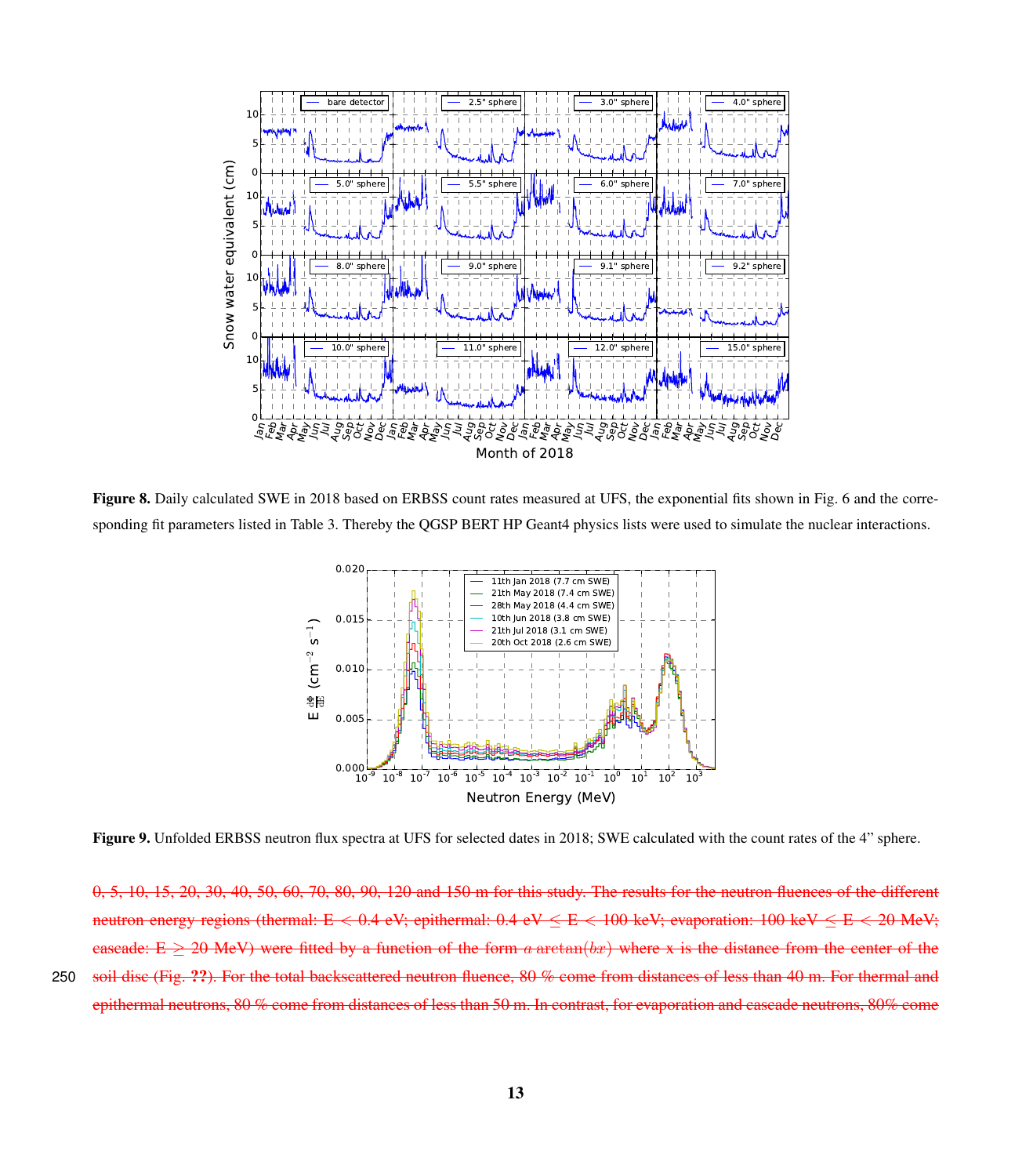<span id="page-13-0"></span>

| Sphere | SWE (cm) (Jan-Mar) | $SWE$ (cm) (Jul-Sep) |
|--------|--------------------|----------------------|
| Bare   | $7.11 \pm 0.34$    | $2.13 \pm 0.35$      |
| 2.5"   | $7.77 + 0.27$      | $2.43 \pm 0.56$      |
| 3"     | $6.71 \pm 0.27$    | $2.66 + 0.44$        |
| 4"     | $8.04 + 0.57$      | $3.13 \pm 0.46$      |
| 5"     | $7.60 \pm 0.66$    | $3.16 \pm 0.42$      |
| 5.5"   | $9.03 \pm 1.18$    | $3.21 \pm 0.45$      |
| 6"     | $10.07 + 1.83$     | $3.50 \pm 0.52$      |
| 7"     | $8.04 \pm 1.04$    | $3.31 \pm 0.47$      |
| 8"     | $8.58 \pm 1.30$    | $3.45 \pm 0.46$      |
| 9"     | $7.88 + 1.52$      | $3.25 \pm 0.43$      |
| 9,1"   | $7.24 \pm 0.63$    | $3.15 \pm 0.47$      |
| 9.2"   | $4.21 \pm 0.22$    | $2.34 + 0.30$        |
| 10"    | $8.36 + 1.52$      | $3.48 + 0.46$        |
| 11"    | $5.00 \pm 0.39$    | $2.36 \pm 0.35$      |
| 12"    | $8.13 \pm 1.06$    | $3.64 + 0.54$        |
| 15"    | $6.68 + 0.93$      | $3.28 + 0.57$        |

Table 4. Snow water equivalent deduced from measured ERBSS count rates as calculated with the fit functions shown in Fig. [6](#page-9-0) and the corresponding fit parameters listed in Table [3](#page-10-0) . Shown are the mean values from the daily values of Fig. [8,](#page-12-0) for winter times (January - March) and summer times (July - September) and their standard deviations.

from distances of less than 25 m. We note that a smaller scorer than the one used here, i.e. a disc with radius 5 m, would reduce the area from where neutrons contribute to the detector signal.

Contribution of neutrons with energies in the four neutron energy ranges (thermal:  $E < 0.4$  eV; epithermal:  $0.4$  eV  $\le E <$ 255 100 keV; evaporation:  $100 \text{ keV} \leq E < 20 \text{ MeV}$ ; cascade:  $E \geq 20 \text{ MeV}$ ) to the total neutron flux at the scorer position, as function of the radius of the ground area (see Fig. ??). Solid lines: fits to the data using  $f(x) = a \arctan(bx)$ , with a boundary condition of  $f(150m) = 1$ .

# 3.3 Moisture of Limestone

Köhli et al. (2015) found in their simulations that 86% of the neutron flux scored at a height of 2 m above ground originate 260 from an area with a radius between 130 m and 240 m around the scorer position, depending on soil moisture, air humidity, and vegetation. This radius corresponds to a radius of about 75 m obtained in the present study (see Fig. ??). A quantitative comparison of our results with the results by Köhli et al. (2015) remains difficult, because of differences in the simulation methods, used geometry (e.g., height of scorer position), and different environmental parameters used such as, for example, air pressure (due to different altitudes), soil composition, soil moisture, snow cover, and air humidity.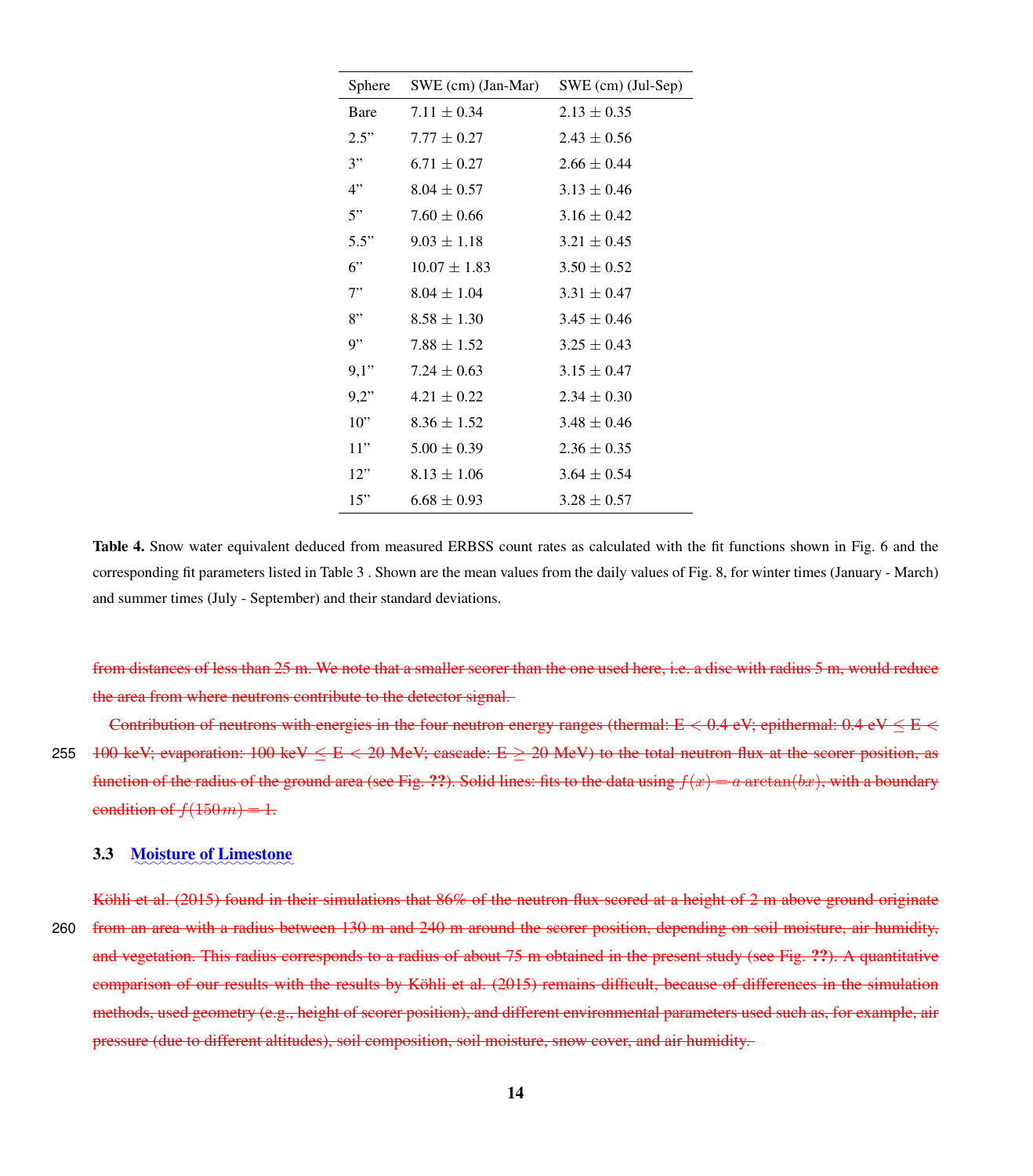#### 265 3.3.1 Humidity of Limestone

The influence of soil moisture on the neutron flux spectra is shown in Fig. [10.](#page-14-0) For both geometries (i.e., pure soil, and soil covered by a water layer with a thickness of 5 cm corresponding to a snow layer of about 20 cm), water mass fractions 0, 0.5, 1, 2 and 5 % (which were used as examples) were implemented in the limestone. For the simulation without a water layer on the ground, the evaporation neutrons (100 keV  $\leq$   $E/E$   $<$  20 MeV) are moderated by the water in soil and, for example, the

- 270 flux of those neutrons decreases by about 25 % with a water concentration of 5 % in limestone, as compared to dry limestone. Similarly, the epithermal neutron flux ( $0.4 \text{ eV} \leq E/E < 100 \text{ keV}$ ) decreases by a factor of about 2. In contrast, the thermal neutron flux ( $E/E < 0.4$  eV) increases by about 20 % when 5% humidity-moisture is added to the soil because the neutrons with higher energies are thermalized by the hydrogen. It may well be that if the soil moisture was increased further in the simulations, a decrease in thermal neutron flux might have been observed (similar to the behavior of the thermal neutron flux
- as a function of SWE (Figs. [4](#page-7-1) and [6\)](#page-9-0)). 275

[Sato and Niitab](#page-18-4) [\(2006\)](#page-18-4) and [Hubert et al.](#page-17-18) [\(2019\)](#page-17-18) did similar calculations on the influence of soil moisture on the neutron flux, and their results are in line with those shown in Fig. [10.](#page-14-0)

<span id="page-14-0"></span>

Figure 10. Left: Simulated neutron flux spectra with different moisture content in limestone (0, 0.5, 1, 2 and 5 %) without water layer on the ground (top) and with a 5 cm water layer on the ground (corresponding to a snow height of about 20 cm) (bottom). Right: Neutron flux integrated over the whole energy range ("total") or integrated over the four considered neutron energy ranges (thermal:  $E \le 0.4$  eV; epithermal:  $0.4 \text{ eV} \leq E \leq 100 \text{ keV}$ ; evaporation:  $100 \text{ keV} \leq E \leq 20 \text{ MeV}$ ; cascade:  $E \geq 20 \text{ MeV}$ ); solid lines represent fits of the data to  $a e^{-bx} + c.$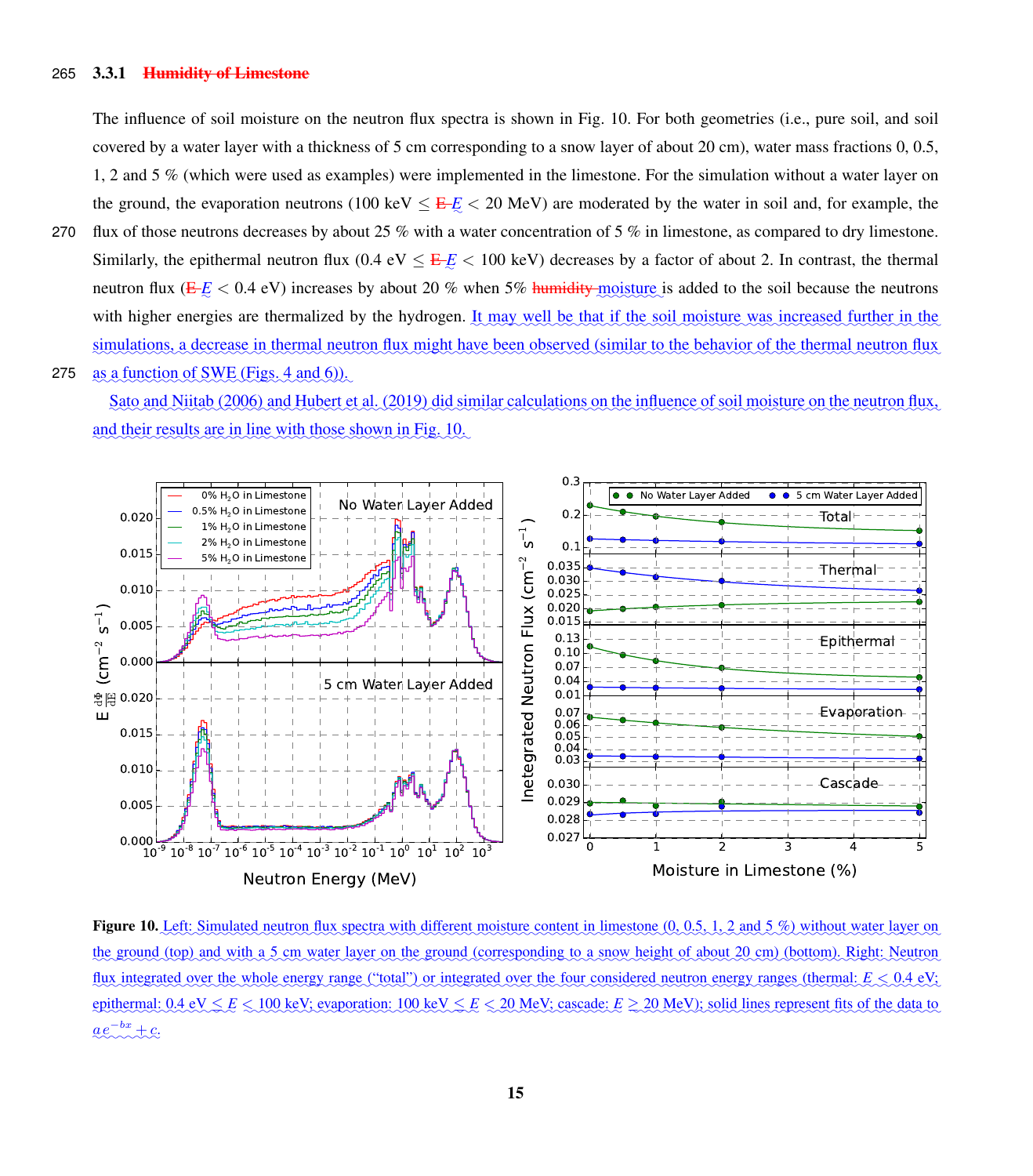Interestingly, when a 5 cm thick water layer is added on top of the limestone, soil moisture has practically no effect on the neutron flux spectra whatever water concentration is considered in the limestone for neutrons with energies greater than or

280 equal to 0.4 eV (epithermal, evaporation, cascade neutrons). It is only the thermal neutrons that are slightly affected by the soil moisture, with the thermal neutron fluence flux decreasing by about 25 % for a soil moisture of 5 % as compared to dry limestone.

In contrast, cascade neutrons ( $E/E > 20$  MeV) are not affected at all by the humidity moisture in the soil, also a 5 cm water layer has no effect on the cascade neutrons.

285 Note that other pools of hydrogen in the environment, such as air humidity or vegetation, were not investigated in the present study.

Left: Simulated neutron flux spectra with different moisture content in limestone  $(0, 0.5, 1, 2$  and 5 %) without water layer on the ground (top) and with a 5 cm water layer on the ground (corresponding to a snow height of about 20 cm) (bottom). Right: Neutron fluence integrated over the whole energy range ("total") or integrated over the four considered neutron energy

290 ranges (thermal:  $E < 0.4$  eV; epithermal:  $0.4$  eV  $\le E < 100$  keV; evaporation:  $100$  keV  $\le E < 20$  MeV; cascade:  $E > 20$ MeV); solid lines represent fits of the data to  $ae^{-bx}+c$ .

# 4 Conclusions

In this study a systematic analysis of the influence of environmental parameters on the neutron flux spectra from secondary CRs at mountain altitudes was performed. For this, Geant4 Monte Carlo calculations were made, and the influence of snow 295 height and soil moisture on neutron flux energy distributions and range of albedo neutrons from soil were investigated.

As described in a previous publication, the Geant4 MC simulations were validated experimentally by means of ERBSS measurements of neutrons from secondary CR at UFS Zugspitze, Germany (2650 m a.s.l.) and in the astronomical cupola at the top of the Sphinx observatory on the Jungfraujoch, Switzerland (3585 m a.s.l.) [\(Brall et al., 2021\)](#page-17-12).

The simulations described in the present paper were done for the UFS at an altitude of 2661.5 m a.s.l. on a limestone ground 300 (which is typical for the Zugspitze region) assuming a horizontal surface. Soil moisture was varied from 0% to 5%, and a SWE layer with a thickness between 0 cm and 50 cm was added (corresponding to snow heights up to about 200 cm), to investigate the influence of these parameters on the neutron flux spectra. The resulting simulated neutron flux spectra were corrected to account for the slanted area of the Zugspitze mountain as described in [Brall et al.](#page-17-12) [\(2021\)](#page-17-12), and folded with the ERBSS response functions, to obtain the count rate for each ERBSS  ${}^{3}$ He proportional counter. These count rates were then compared to those 305 actually measured with the UFS ERBSS in 2018.

The influence of the snow-depth on neutron fluence flux shows that SWE affect the neutron fluenceflux, for energies below 20 MeV, strongly up to about 10 cm SWE and for thicker layer of water with more than 20 cm SWE, the effect of neutron absorption by hydrogen saturates, while no more change in the count rates can be recognized in the case of thicker water layers.

The SWE estimate from the measured count rates of the ERBSS at Schneefernerhaus, Zugspitze, provides consistent results 310 for all spheres including the bare detector, except for the 11" and 9,2" spheres, which underestimate the SWE. The mean SWE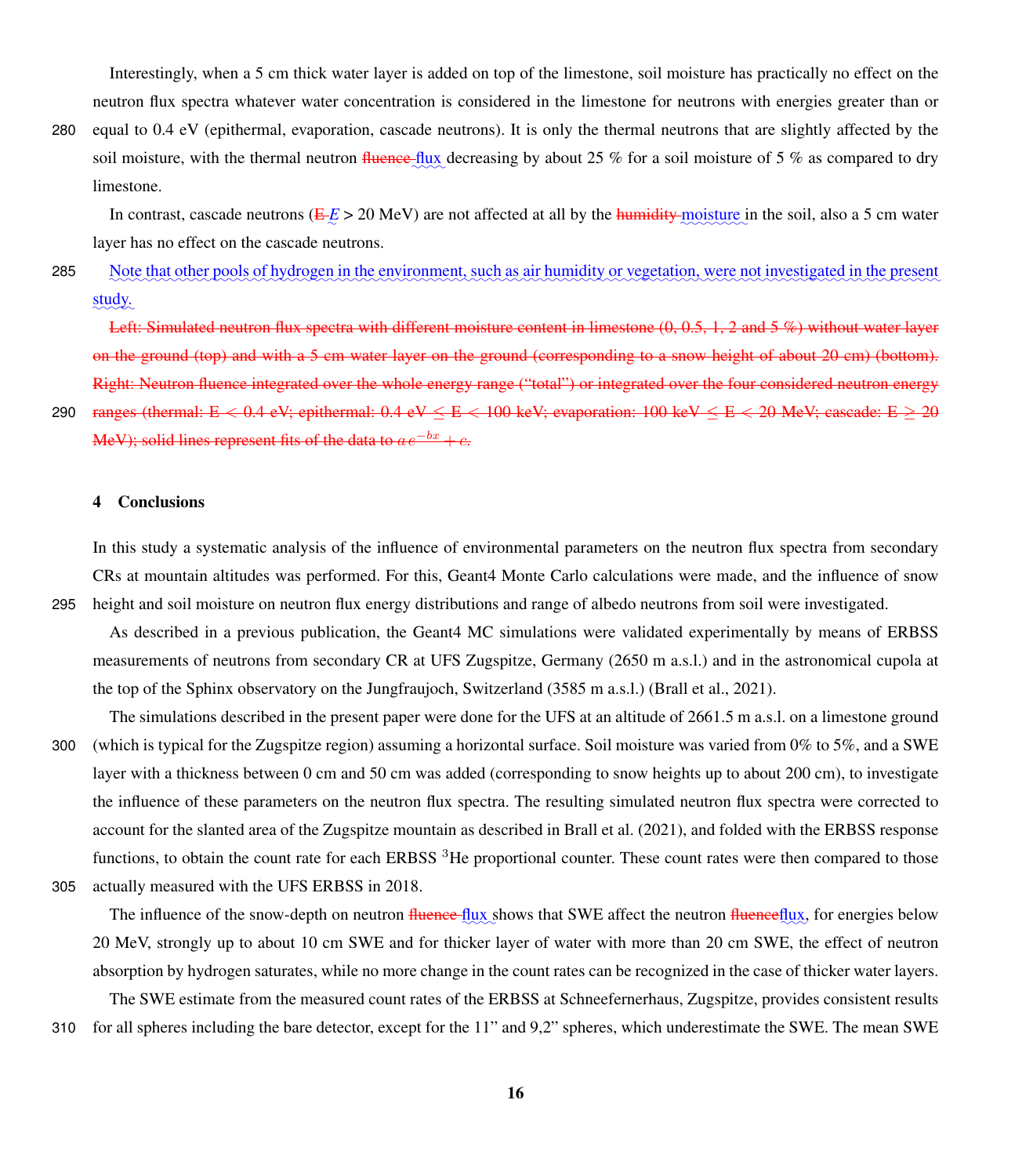values deduced for the winter months (January to March) were between 6.7 and 10.1 cm, and between 2.1 and 3.6 cm for the summer months (July to September). For the summer months also the bare and 2.5" detectors provide somewhat lower values. Note that these results should be taken with care because considerable uncertainties remain.

Humidity Moisture in limestone also has a strong effect on the neutron flux, for neutron energies below 20 MeV. However,

315 the effect of <del>humidity moisture</del> on neutron moderation and absorption only slightly affects thermal neutron flux when a layer of 5 cm of water on top of the limestone is present.

The simulations performed in the present study to investigate the range of albedo neutrons show that a circle with a radius of 40 m contributes about 80 % to the total neutron flux backscattered from the ground to the detector position. Unfortunately, the geometry for the simulation did not allow the use of a point detector, which would have described the real circumstances

320 of the used Bonner spheres more realistically than the chosen scorer disc with a radius of 5 m (to simulate the detector) due to limited computing time. We note that a smaller scorer than the one used in the present study would result in a smaller ground circle where backscattered neutrons contribute to the detector response.

We conclude that measurements of neutrons from secondary cosmic radiation with a ERBSS system are sensitive to hydrogen in the environment. This holds for the unfolded neutron flux spectrum and for the count rates obtained with the single ERBSS

- 325 detectors. Specifically, information can be gained on heights of snow cover and its seasonal changes, on soil moisture, but also information on local geometry such as terrain gradientsand distance to the origin of albedo neutrons reaching the ERBSS position. The study performed demonstrates the importance of the measurement of neutron energies, because the influence of the investigated parameters strongly depends on neutron energy. More detailed and quantitative analyses would benefit from an optimized detector design with increased counting statistics, and from detailed BSS measurements in an environment with 330 known hydrogen content in the relevant environmental compartments.
	- *Code and data availability.* No code or data available

*Author contributions.* All authors designed the project. TB performed the Monte Carlo simulations and analysed the data. TB and VM assessed the experimental data of the Bonner Sphere Spectrometer at Zugspitze mountain. All authors discussed and interpreted the results and wrote the manuscript.

335 *Competing interests.* The authors declare that they have no conflict of interest.

*Acknowledgements.* We would like to thank the staff of the UFS laboratory for their long-term support in the ERBSS measurements. This research received funding from the Bavarian State Ministry of the Environment and Consumer Protection, within the research project "Virtual Alpine Observatory" under contract number "71\_1d-U8729-2013/193-5".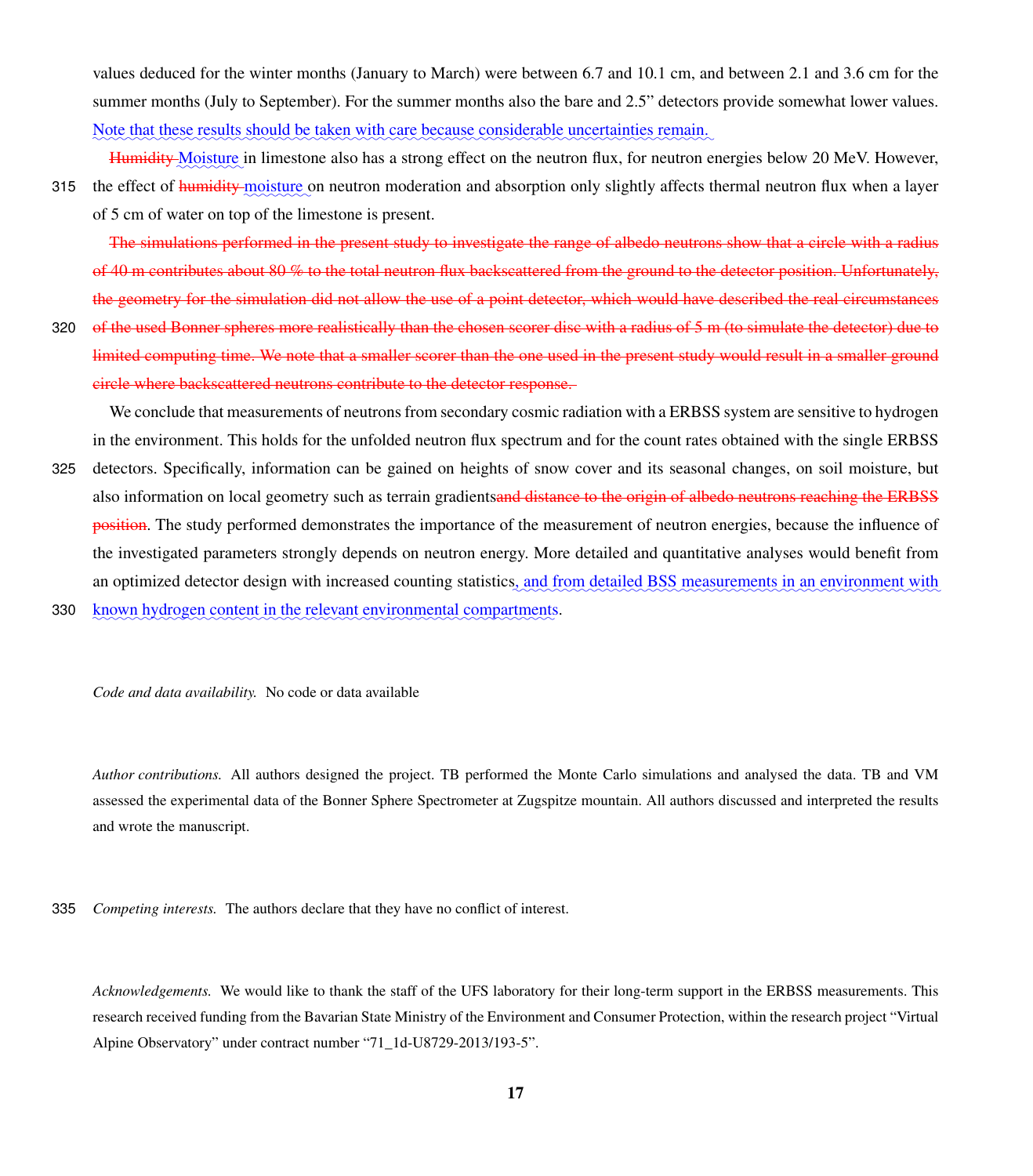# References

- <span id="page-17-8"></span><span id="page-17-3"></span>340 Agostinelli, S. 2003. Geant4 - a simulation toolkit. Nucl. Instrum. Methods Phys. Res., Sect. A 506, 250–303.
	- Andreasen, M., K.H. Jensen, D. Desilets, T.E. Franz, M. Zreda, H.R. Bogena, and M.C. Looms. 2017. Status and perspectives on the cosmic-ray neutron method for soil moisture estimation and other environmental science applications. Vadose Zone J. 16(8). doi:10.2136/vzj2017.04.0086.
	- Brall, T., M. Dommert, W. Rühm, S. Trinkl, M. Wielunski, and V. Mares. 2020. Monte Carlo simulation of the CERN-EU high energy
- <span id="page-17-17"></span><span id="page-17-12"></span>345 Reference Field (CERF) facility. Radiat. Meas. 133, 106294.

<span id="page-17-6"></span><span id="page-17-0"></span>355

Brall, T., V. Mares, R. Bütikofer, and W. Rühm. 2021. Assessment of secondary neutrons from galactic cosmic rays at mountain altitudes – Geant4 simulations and ground-based measurements of neutron energy spectra. Radiat. Meas., in press.

Bramblett, R.L., R.I. Ewing, and T.W. Bonner. 1960. A new type of neutron spectrometer. Nucl. Instrum. Methods Phys. Res. 9, 1–12.

<span id="page-17-14"></span><span id="page-17-11"></span>Burger, R., M. Potgieter, and B. Heber. 2000. Rigidity dependence of cosmic ray proton latitudinal gradients measured by the Ulysses 350 spacecraft: Implications for the diffusion tensor. Journal of Geophysical Research (Space Physics), 105(A12):27447–27455.

<span id="page-17-16"></span><span id="page-17-4"></span>Cuffey, K.M., and W.S.B. Paterson. 2010. The physics of glaciers. Fourth edition. Amsterdam, etc., Academic Press.

Desilets, D., M. Zreda, and T. P. A. Ferré. 2010. Nature's neutron probe: Land surface hydrology at an elusive scale with cosmic rays. Water Resour. Res., 46, W11505, doi:10.1029/2009WR008726.

Desilets, D., and M. Zreda. 2013. Footprint diameter for a cosmic-ray soil moisture probe: Theory and Monte Carlo simulations. Water Resour. Res., 49, 3566–3575, doi:10.1002/wrcr.20187.

- Eroshenko, E., P. Velinov, A. Belov, V. Yanke, E. Pletnikov, Y. Tassev, and A. Mishev. 2008. Relationships between cosmic ray neutron flux and rain flows. In: Proceedings of the 21st European Cosmic Ray Symposium, pp. 127–131.
- <span id="page-17-7"></span><span id="page-17-5"></span>Evans, J.G., H.C. Ward, J.R. Blake, E.J. Hewitt, R. Morrison, M. Fry, L.A. Ball, L.C. Doughty, J.W. Libre, O.E. Hitt, et al. 2016. Soil water content in southern England derived from a cosmic-ray soil moisture observing system. COSMOS-UK. Hydrol. Process. 2016, 30, 360 4987–4999.
	- Franz, T. E., M. Zreda, R. Rosolem, and T. P. A. Ferre. 2013. A universal calibration function for determination of soil moisture with cosmic-ray neutrons. Hydrology and Earth System Sciences, 17(2), 453–460. doi:10.5194/hess-17-453-2013
		- Geant4 Collaboration. 2017. Guide for physics lists release 10.4. http://geant4-userdoc. web.cern.ch/geant4 userdoc/UsersGuides/PhysicsListGuide/BackupVersions/V1 0.4/html/index.html.
- <span id="page-17-13"></span><span id="page-17-10"></span><span id="page-17-2"></span>365 Gockel, A. 1911. Messungen der durchdringenden Strahlung bei Ballonfahrten. Phys. Z. 12: 595–597 Hendrick, L. D., and R. D. Edge. 1966. Cosmic-Ray Neutrons near the Earth. Physical Review. 145(4), 1023–1025. doi:10.1103/physrev.145.1023

<span id="page-17-18"></span><span id="page-17-9"></span>Hubert, G., M. T. Pazianotto, and C. A. Federico. 2016. Modeling of ground albedo neutrons to investigate seasonal cosmic ray-induced 370 neutron variations measured at high-altitude stations. J. Geophys. Res. Space Physics, 121, 12,186–12,201, doi:10.1002/2016JA023055.

<span id="page-17-15"></span>Hürkamp, K., N. Zentner, A. Reckerth, S. Weishaupt, K.F. Wetzel, J. Tschiersch, and C. Stumpp. 2019. Spatial and temporal variability of snow isotopic composition on Mt. Zugspitze, Bavarian Alps, Germany. J. Hydrol. Hydromech. 67, 49-58.

<span id="page-17-1"></span>Kodama, M. 1980. Continuous monitoring of snow water equivalent using cosmic ray neutrons. Cold Regions Science and Technology. 3(4),  $295-303.$  doi:10.1016/0165-232x(80)90036-1

Hess,V. 1912. Über Beobachtungen der durchdringenden Strahlung bei sieben Freiballonfahrten. Phys. Zeit. 13, 1084-1091.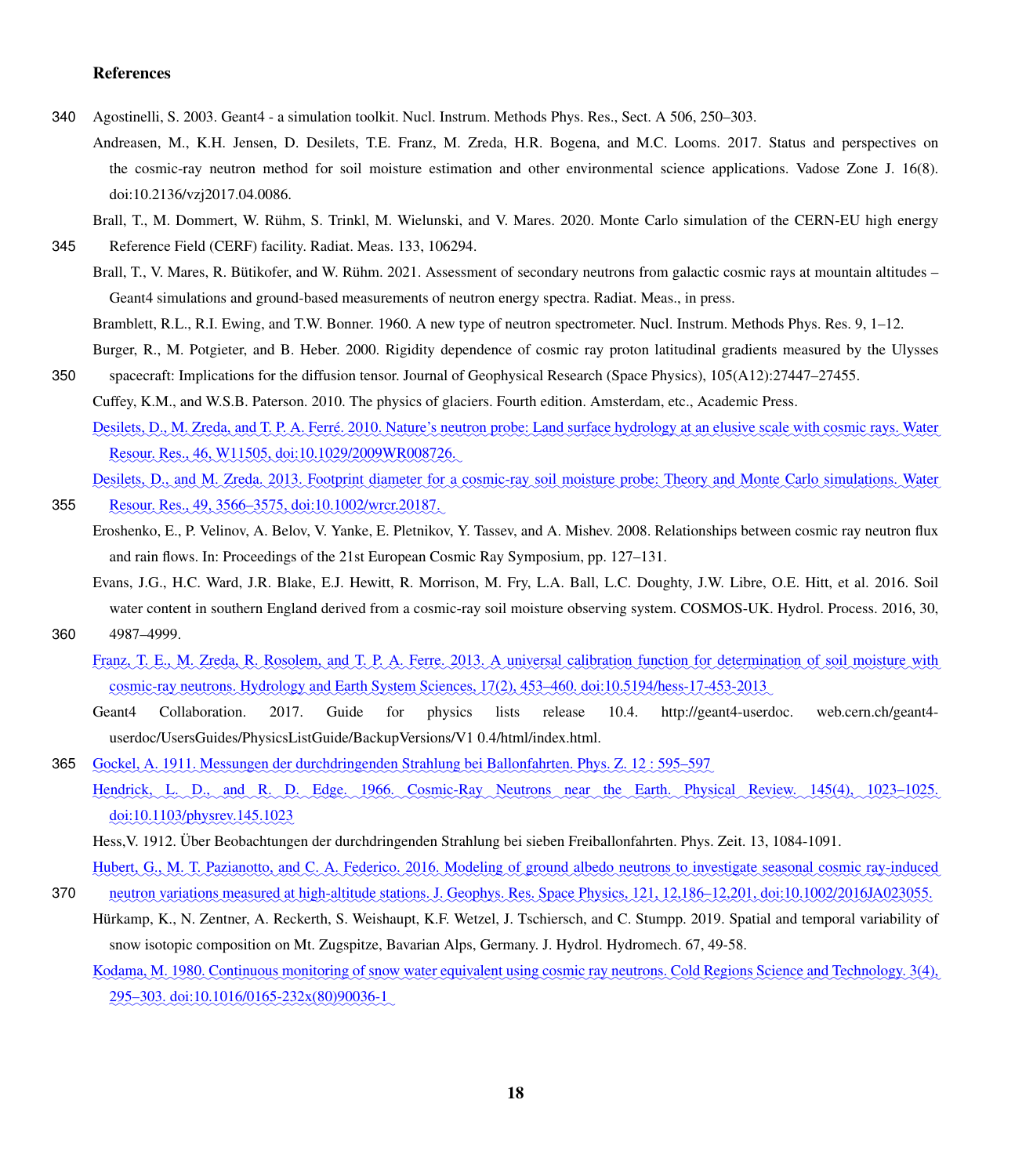- <span id="page-18-3"></span><span id="page-18-2"></span>375 Köhli, M., M. Schrön, M. Zreda, U. Schmidt, P. Dietrich, and S. Zacharias. 2015. Footprint characteristics revised for field-scale soil moisture monitoring with cosmic-ray neutrons. Water Resour. Res., 51, doi:10.1002/2015WR017169.
	- <u>Köhli M., J. Weimar, M. Schrön, R. Baatz, and U. Schmidt. 2021. Soil Moisture and Air Humidity Dependence of the Above-Ground</u> Cosmic-Ray Neutron Intensity. Front. Water 2:544847. doi: 10.3389/frwa.2020.544847
- <span id="page-18-14"></span><span id="page-18-11"></span>Leuthold, G., V. Mares, W. Rühm, E. Weitzenegger, and H. Paretzke. 2007. Long-term measurements of cosmic ray neutrons by means of a 380 Bonner spectrometer at mountain altitudes - first results. Radiation Protection Dosimetry, 126(1-4):506–511.
	- Mares, V., G. Schraube, and H. Schraube. 1991. Calculated neutron response of a Bonner sphere spectrometer with <sup>3</sup>He counter. Nucl. Instrum. Methods A 307, 398–412.
	- Mares, V., and H. Schraube. 1998. High energy neutron spectrometry with Bonner spheres. In: Proceedings, the IRPA Regional Symposium on Radiation Protection in Neighbouring Countries of Central Europe, Prague, Czech Republic, September 1997, pp. 543–547.
- <span id="page-18-13"></span><span id="page-18-10"></span><span id="page-18-1"></span>385 Mares, V., T. Brall, R. Bütikofer, and W. Rühm. 2020. Influence of environmental parameters on secondary cosmic ray neutrons at highaltitude research stations at Jungfraujoch, Switzerland, and Zugspitze, Germany. Rad. Phys. Chem. 168, 108557.
	- Mitrofanov , I. G., M. L. Litvak, A. S. Kozyrev, A. B. Sanin, V. I. Tret'yakov, V. Yu. Grin'kov, W. V. Boynton, C. Shinohara, D. Hamara, and R. S. Saunders. 2004. Soil Water Content on Mars as Estimated from Neutron Measurements by the HEND Instrument Onboard the 2001 Mars Odyssey Spacecraft. Solar System Research, Vol. 38, No. 4, 253–265.
- <span id="page-18-12"></span><span id="page-18-8"></span>390 Nesterenok, A. 2013. Numerical calculations of cosmic ray cascade in the Earth's atmosphere – Results for nucleon spectra. Nuclear Instruments and Methods in Physics Research Section B: Beam Interactions with Materials and Atoms, 295, 99–106. <u>doi:10.1016/j.nimb.2012.11.005</u>
	- Rühm, W., V. Mares, C. Pioch, E. Weitzenegger, and H. Paretzke. 2008. Continuous measurements of secondary neutrons from cosmic radiation at low atmospheric and low geomagnetic shielding by means of Bonner Sphere Spectrometers. In Proceedings of the 21st
- <span id="page-18-0"></span>395 European Cosmic Ray Symposium, ECRS XXI, Košice, Slovakia. Rühm, W., V. Mares, C. Pioch, E. Weitzenegger, R. Vockenroth, and H.G. Paretzke. 2009. Measurements of secondary neutrons from cosmic
	- radiation with a Bonner sphere spectrometer at 79◦N. Radiat. Environ. Biophys. 48: 125-133.
	- Rühm, W., U. Ackermann, C. Pioch, and V. Mares. 2012. Spectral neutron flux oscillations of cosmic radiation on the Earth's surface. G. Geophys. Res. 117, A08309.
- <span id="page-18-6"></span><span id="page-18-5"></span><span id="page-18-4"></span>Sato, T., and K. Niitab. 2006. Analytical Functions to Predict Cosmic-Ray Neutron Spectra in the Atmosphere. Radiat. Res. 166, 544–555 400 Sato T. 2015. Analytical Model for Estimating Terrestrial Cosmic Ray Fluxes Nearly Anytime and Anywhere in the World: Extension of PARMA/EXPACS. PLoS ONE 10(12): e0144679. doi:10.1371/journal.pone.0144679.
	- Sato T. 2016. Analytical Model for Estimating the Zenith Angle Dependence of Terrestrial Cosmic Ray Fluxes. PLoS ONE 11(8): e0160390. ✿✿✿✿✿✿✿✿✿✿✿✿✿✿✿✿✿✿✿✿✿✿✿✿✿ doi:10.1371/journal.pone.0160390
- <span id="page-18-7"></span>405 Sato, T., Y. Iwamoto, S. Hashimoto, T. Ogawa, T. Furuta, S. Abe, T. Kai, P. Tsai, H. N. Ratliff, N. Matsuda, H. Iwase, N. Shigyo, L. Sihver and K. Niita. 2018. Features of Particle and Heavy Ion Transport code System (PHITS) version 3.02, J. Nucl. Sci. Technol. 55, 684-690.
	- Schattan, P., G. Baroni, S. E. Oswald, Schober, J., C. Fey, C. Kormann, M. Huttenlau, and S. Achleitner. 2017. Continuous monitoring of snowpack dynamics in alpine terrain by aboveground neutron sensing, Water Resour. Res., 53, doi:10.1002/2016WR020234.
- Schattan, P., Köhli, M., Schrön, M., Baroni, G., and Oswald, S. E. 2019. Sensing area-average snow water equivalent with cosmic-ray neutrons: The influence of fractional snow cover. Water Resources Research, 55. https://doi.org/10.1029/2019WR025647 410
- <span id="page-18-9"></span>Schraube, H., J. Jakes, A.V. Sannikov, E. Weitzenegger, S. Roesler, and W. Heinrich. 1997. The Cosmic Ray Induced Neutron Spectrum at the Summit of the Zugspitze (2963 m). Radiat. Prot. Dosim. 70, 405–408.